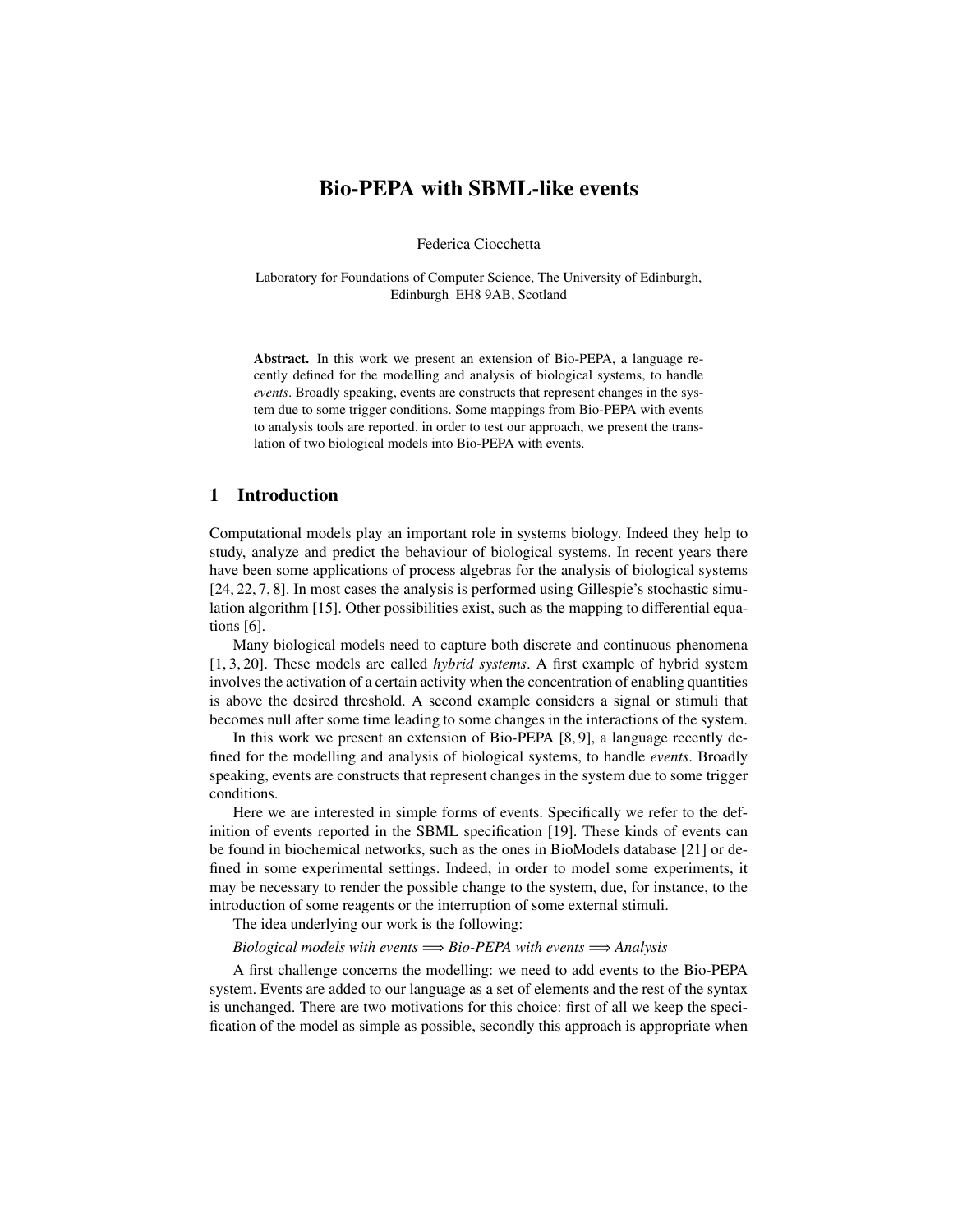we study the same biochemical system but with different experimental regimes. Indeed we can modify the list of events without any changes to the rest of the system.

A second aspect is the analysis. Some maps must be defined from Bio-PEPA to analysis tools. Specifically we map our language to Hybrid Automata (HA) [16]. HA are a formalism that consider both continuous and discrete changes. The continuous part is expressed by a set of variables evolving in each state according to a set of differential equations and the discrete dynamics is given by transitions between states, triggered by some conditions on variables. Furthermore, we can consider a modification of Gillespie's algorithm [15] in order to tackle events.

The rest of the paper is organised as follows. In the next Section we overview some related works. Section 3 reports a description of Bio-PEPA. In Section 4 we define the events we are considering in this work and then we extend Bio-PEPA in order to handle them. Section 5 describes the mapping from our language to Hybrid Automata. The mapping to stochastic simulation is reported in Section 6. After that, Section 7 illustrates the modelling in Bio-PEPA of some networks with events. Finally, in Section 8, some conclusions are reported.

## 2 Related works

The use of mathematical formalisms in order to represent discrete changes in biological systems is not new [1, 3, 20, 14, 4, 5]. In [1] the authors proposed a hybrid system approach to modelling an intra-cellular network using continuous differential equations to model some part of the system and mode-switching to describe the changes in the underlying dynamics. Some models with hybrid behaviour are presented and described by using CHARON [2], a language that allows formal description of hybrid systems. The authors of [20] discussed the use of discrete changes in biological systems and presented some examples by using the formalism HybridSAL [18]. Hybrid Concurrent Constraint Programming is used to model some biological systems with both discrete and continuous changes in [3]. In [4] the authors presented a map from stochastic Concurrent Constraint Programming (sCCP) to HA. The HA generated in this way are said to be able to capture some aspects of the dynamics which are lost if standard differential equations are used instead. A discussion about Hybrid Systems and Biology is reported in [5]. Finally, in [14] tha authors presented HYPE, a process algebra for the modelling of hybrid systems and used it to represent the repressilator. In none of these works SBML-like events are considered explicitly, but the focus is on general hybrid systems.

An approach to model events similar to the ones considered in this paper has been proposed in the *Beta Workbench (BetaWB)* [11] and in the associated programming language *BlenX* [25]. The BetaWB is a tool for modelling and simulating biological processes, based on Beta-binders, a recently introduced process algebra suitable for the biological applicative domain. The language allows us to represent some specific cases of events. Events can be considered as global rules of the environment, triggered only when the conditions associated with them are satisfied. Each event is the composition of a condition and an action verb. The possible actions are the join of two entities, the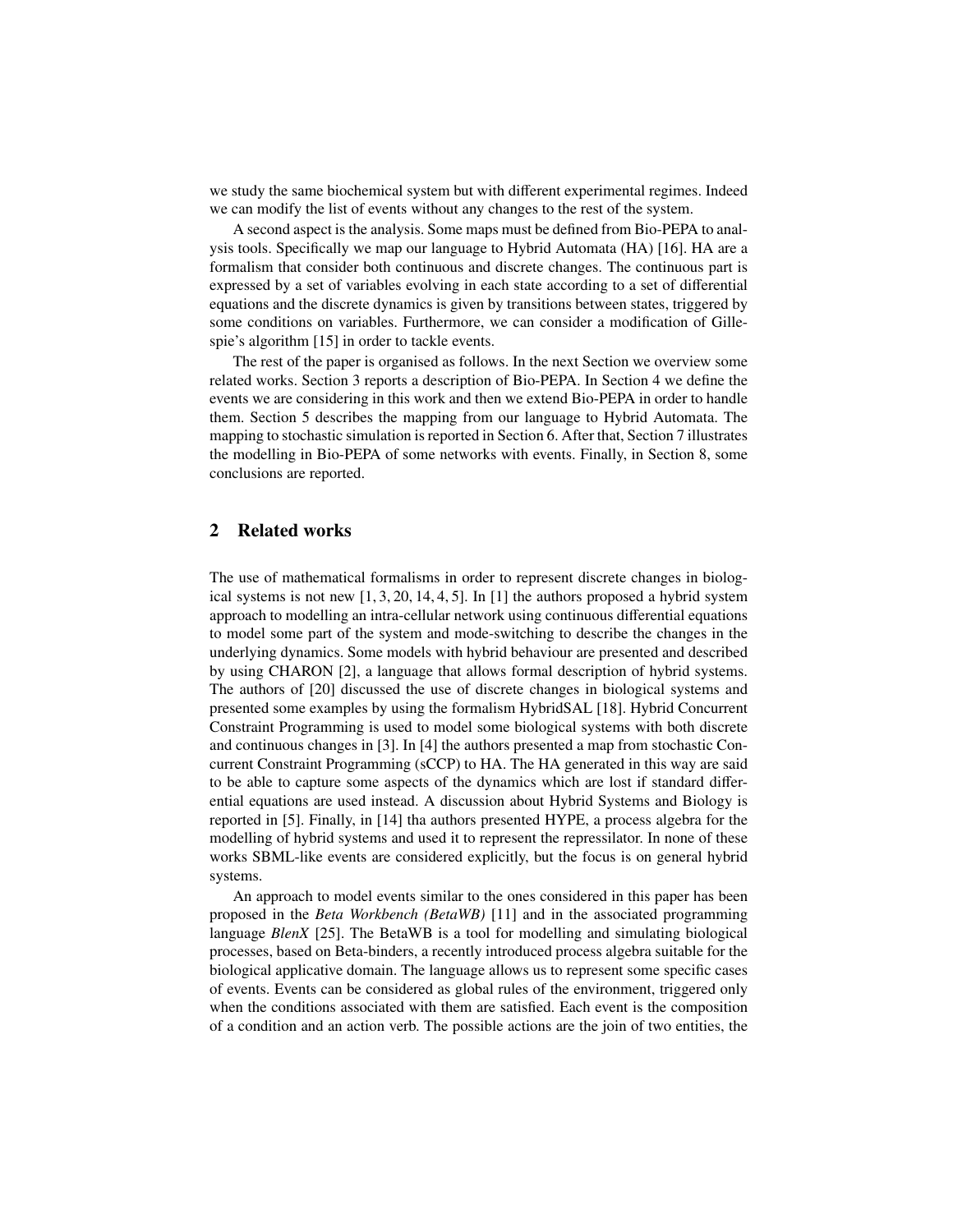split of one entity into two, the delete and the creation of a new entity. Each event is associated with a rate.

In BlenX more general events can be represented. As in the BetaWB, a single event is the composition of a condition and of an action, but the conditions can involve also the simulation time and the step size, in addition to the number of entities. Specifically, conditions are used to trigger the execution of an event when some elements are presents in the system, when a particular condition is met, with a given rate or at a precise simulation time or simulation step.

### 3 Bio-PEPA

Bio-PEPA [8, 9] is a language for the modelling and analysis of biochemical networks. The syntax of Bio-PEPA is defined as:

$$
S ::= (\alpha, \kappa) \text{ op } S \mid S + S \mid C \qquad P ::= P \bowtie P \mid S(x)
$$

where  $op = \downarrow | \uparrow | \oplus | \ominus | \odot$ .

The component *S* (*species component*) abstracts a biological species and the component *P* (*model component*) describes the system and the interactions among components. The prefix term  $(\alpha, \kappa)$  op *S* contains information about the role of the species in the reaction associated with the action type  $\alpha$ :  $\kappa$  is the *stoichiometry coefficient* of the species and the *prefix combinator* "op" represents the role of the element in the reaction. Specifically, ↓ indicates a *reactant*, ↑ a *product*, ⊕ an *activator*, an *inhibitor* and  a generic *modifier*. The operator "+" expresses choice between possible actions and the constant *C* is defined by an equation  $C \stackrel{\text{def}}{=} S$ . The parameter  $x \in \mathbb{R}^+$  in  $S(x)$  represents the concentration. Finally, the process  $P \not\cong Q$  denotes the cooperation between components: the set  $I$  determines those activities on which the operands are forced to synchronize. In Bio-PEPA the rates are not expressed in the syntax of components but are defined as functional rates. These allow us to express any kind of kinetic law. Each action is associated with a specific functional rate.

A possible modelling style supported by Bio-PEPA is in terms of concentration levels. This is the style considered in the derivation of the transition system for Bio-PEPA. The species concentrations can be discretised into a number of levels. The granularity of the system is expressed in terms of the *step size h*, i.e. the length of the concentration interval representing a level. The information about the step sizes and the number of levels for each species is collected in a set  $N$ . Specifically, the elements of the set N have the form: " $C : H = value \ H, N = value \ N, M = value \ M, V = value \ W, unit = value \ u$ ", where C is the species component name,  $H$  is the step size,  $N$  is the maximum level,  $M$ is the maximum concentration, *V* is the name of the enclosing compartment and unit is the unit for concentration.

In order to fully describe a biochemical network in Bio-PEPA we need to define structures that collect information about the compartments, the maximum concentrations, number of levels for all the species, the constant parameters and the functional rates. The Bio-PEPA system is defined in the following way:

**Definition 1.** *A Bio-PEPA system*  $P$  *is a 6-tuple*  $\langle V, N, \mathcal{K}, \mathcal{F}_R$ *, Components, P), where:* V *is the set of compartments,* N *is the set of quantities describing species,* K *is the set*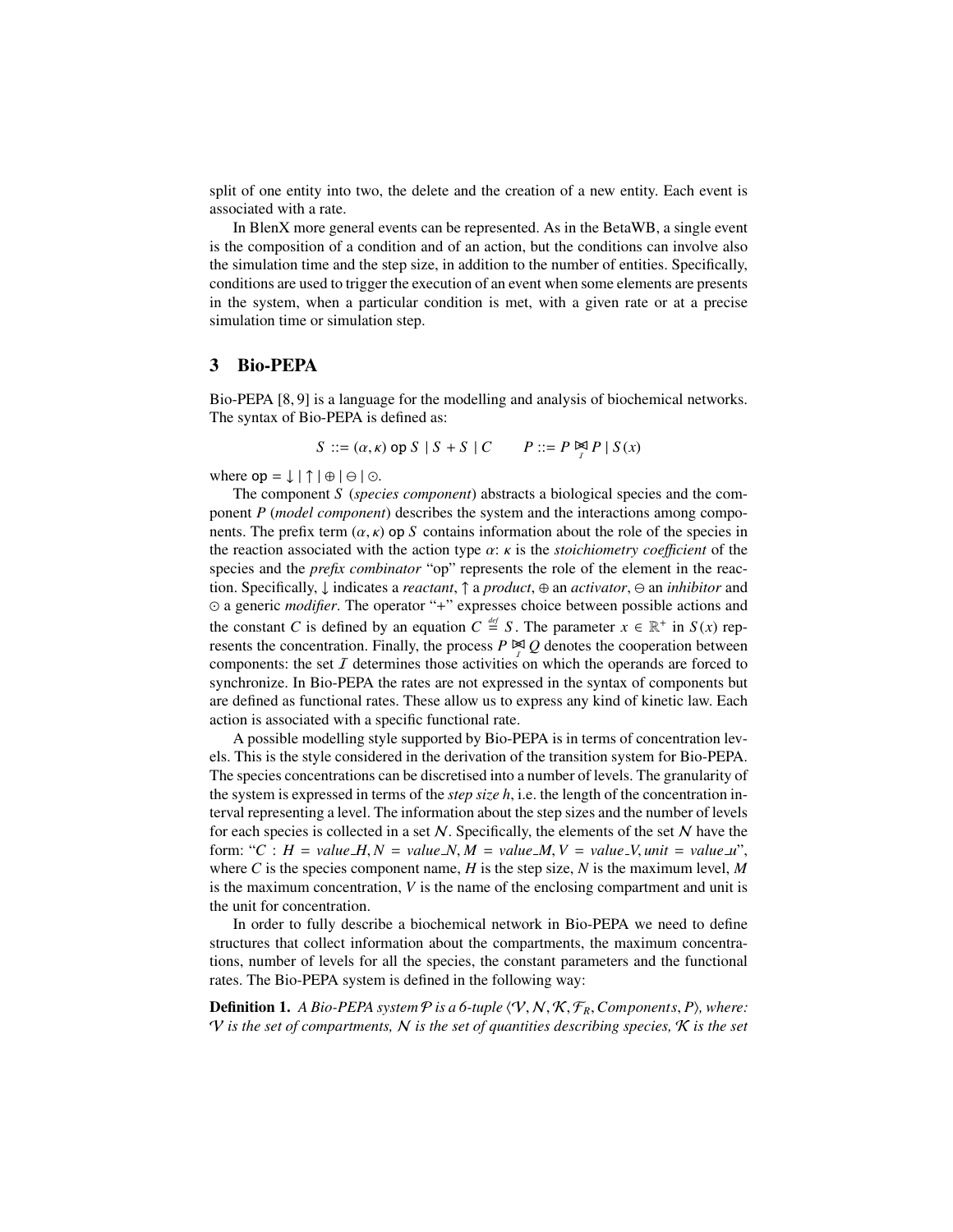*of parameter definitions,* F*<sup>R</sup> is the set of functional rates, Components is the set of definitions of sequential components, P is the model component describing the system.*

For details see [8, 9]. The behaviour of the system is defined in terms of an operational semantics. This refers to the level-based modelling style and in this context the parameter in the species components stands for the concentration level. We defined two relations. The former, called *capability relation*, is indicated by  $\rightarrow$ . The label  $\theta$  is of the form  $(\alpha, w)$ , where  $w := [S : \alpha p(Lx)] + w + w$ , with S a species component *l* the level form  $(\alpha, w)$ , where  $w := [S : op(l, \kappa)] | w :: w$ , with *S* a species component, *l* the level and  $\kappa$  the stoichiometry coefficient. This relation is defined as the minimum relation satisfying the rules reported in Table 1.

The latter relation, called *stochastic relation*, is  $\rightarrow \subseteq \tilde{\mathcal{P}} \times \Gamma \times \tilde{\mathcal{P}}$ , where  $\Gamma$  is the set of labels and  $\tilde{\mathcal{P}}$  is the set of well-defined Bio-PEPA systems. This relation is defined as the minimal relation satisfying the rule:

$$
\begin{array}{cc}\n & P \xrightarrow{(\alpha_j, w)} P' \\
\hline\n\langle \mathcal{V}, \mathcal{N}, \mathcal{K}, \mathcal{F}, Comp, P \rangle \xrightarrow{(\alpha_j, r_a[w, \mathcal{N}, \mathcal{K}])} \langle \mathcal{V}, \mathcal{N}, \mathcal{K}, \mathcal{F}, Comp, P' \rangle}\n\end{array}
$$

The element  $r_{\alpha}[w, N, \mathcal{K}]$  is the rate associated with the action  $\alpha$  and is defined as:

$$
r_{\alpha}[w, N, \mathcal{K}] = \frac{f_{\alpha}[w, N, \mathcal{K}]}{h}
$$

where *h* is the step size for the species involved in the reaction and the notation  $f_\alpha[w, N, \mathcal{K}]$ means that the function  $f_\alpha$  is evaluated over *w* and the information about parameters and species components contained in the sets  $N$  and  $K$ .

In this definition  $r_\alpha$  represents the parameter of a negative exponential distribution. The dynamic behaviour of processes is determined by a *race condition*: all activities enabled attempt to proceed but only the fastest succeeds.

A *Stochastic Labelled Transition System (SLTS)* is defined for a Bio-PEPA system. From this we can obtain a *continuous time Markov Chain (CTMC)*. Both the SLTS and the CTMC derived from Bio-PEPA are defined in terms of levels of concentration. We call this Markov chain *CTMC with levels*.

Bio-PEPA can be seen as an *intermediate, formal, compositional* representation of biological systems, from which different kinds of analysis can be performed. We have defined some mappings from Bio-PEPA to ODEs, CTMC, Gillespie's model and PRISM [23]. A tool for the analysis of Bio-PEPA system is under implementation (UP-DATE).

In the following we report a brief description of the mapping from Bio-PEPA to ODE, as it is used later in the paper. For details about it and the other mapping see [9].

### 3.1 From Bio-PEPA to ODE system  $(\pi_{ODE})$

 $\overline{F}$ 

Let  $\pi_{ODE}$  be the definition of the set of ODEs from a Bio-PEPA system.

 $\pi_{ODE}$  entails three steps: 1) definition of the stoichiometry ( $n \times m$ ) matrix *D*, where *n* is the number of species and *m* is the number of reactions; 2) definition of the *kinetic*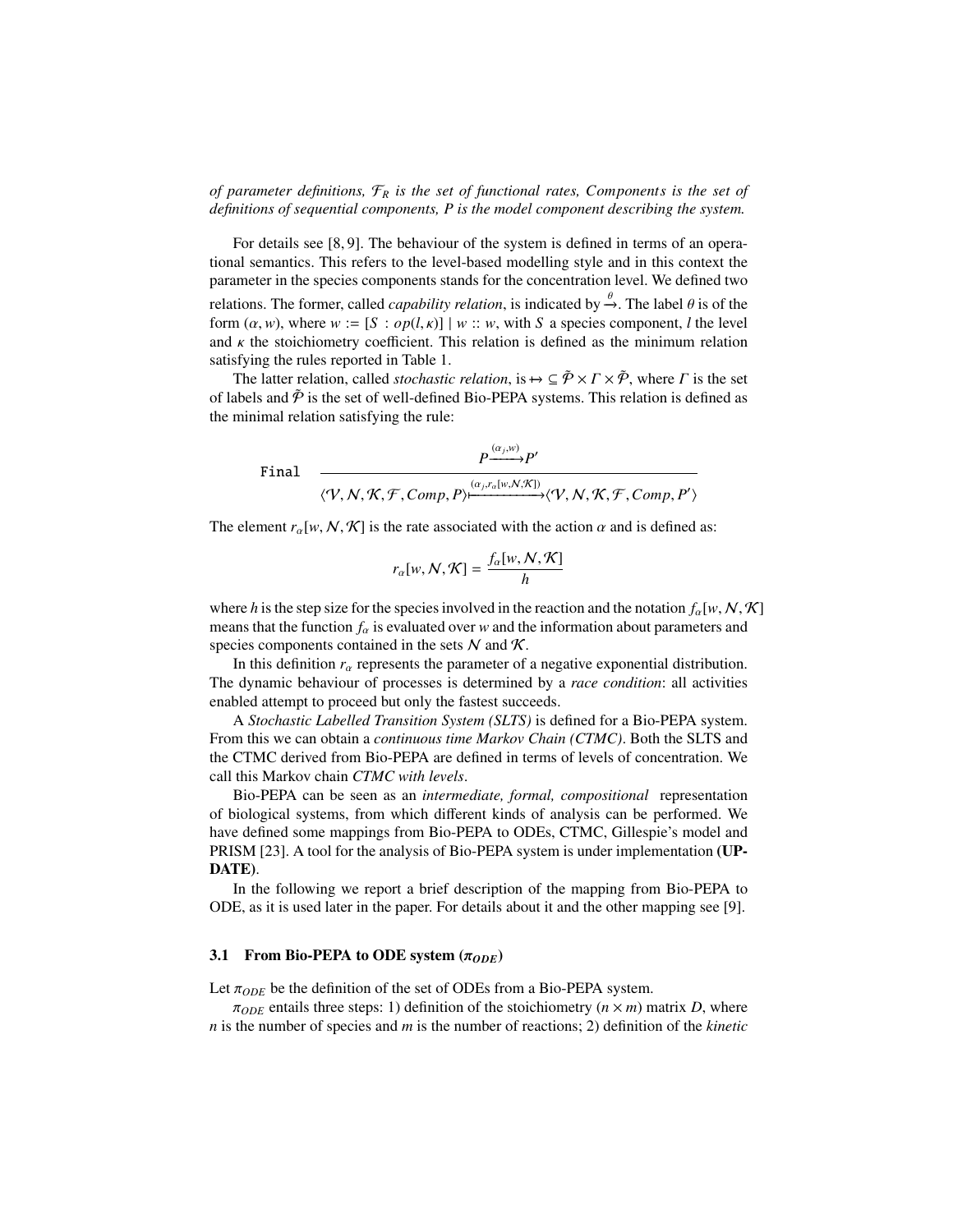prefixReac 
$$
((\alpha, \kappa) \downarrow S)(l) \xrightarrow{(\alpha, [S : \downarrow (l, \kappa)])} S(l - \kappa) \kappa \le l \le N
$$
  
\nprefixProd  $((\alpha, \kappa) \uparrow S)(l) \xrightarrow{(\alpha, [S : \phi(l, \kappa)])} S(l + \kappa) \quad 0 \le l \le (N - \kappa)$   
\nprefixMod  $((\alpha, \kappa) \circ \rho S)(l) \xrightarrow{(\alpha, [S : \phi \rho(l, \kappa)])} S(l) \text{ with } \circ \rho = \circ, \oplus, \ominus \text{ and } 0 < l \le N \text{ otherwise}$   
\nchoice1 
$$
\frac{S_1(l) \xrightarrow{(\alpha, \kappa)} S'_1(l')}{(S_1 + S_2)(l) \xrightarrow{(\alpha, \kappa)} S'_1(l')}
$$
\nchoice2 
$$
\frac{S_2(l) \xrightarrow{(\alpha, \kappa)} S'_2(l')}{(S_1 + S_2)(l) \xrightarrow{(\alpha, \kappa)} S'_2(l')}
$$
\nconstant 
$$
\frac{S(l) \xrightarrow{(\alpha, \kappa)} S'_2(l')}{C(l) \xrightarrow{(\alpha, \kappa) \circ \rho(l, \kappa) \circ \rho}} S'(l') \text{ with } C \stackrel{\text{def}}{=} S
$$
\ncoop1 
$$
\frac{P_1 \xrightarrow{(\alpha, \kappa)} P'_1}{P_1 \xrightarrow{\kappa} P_2} \xrightarrow{P'_1 \xrightarrow{\kappa} P'_2} \text{ with } \alpha \notin \mathcal{L}
$$
\ncoop2 
$$
\frac{P_2 \xrightarrow{(\alpha, \kappa)} P'_1 \xrightarrow{\kappa} P'_2}{P_1 \xrightarrow{\kappa} P_2} \text{ with } \alpha \notin \mathcal{L}
$$
\ncoop3 
$$
\frac{P_1 \xrightarrow{(\alpha, \kappa)} P'_1}{P_1 \xrightarrow{\kappa} P_2} \xrightarrow{P_1 \xrightarrow{\kappa} P'_2} \text{ with } \alpha \in \mathcal{L}
$$
\nTable 1. Axioms and rules for Bio-PEPA.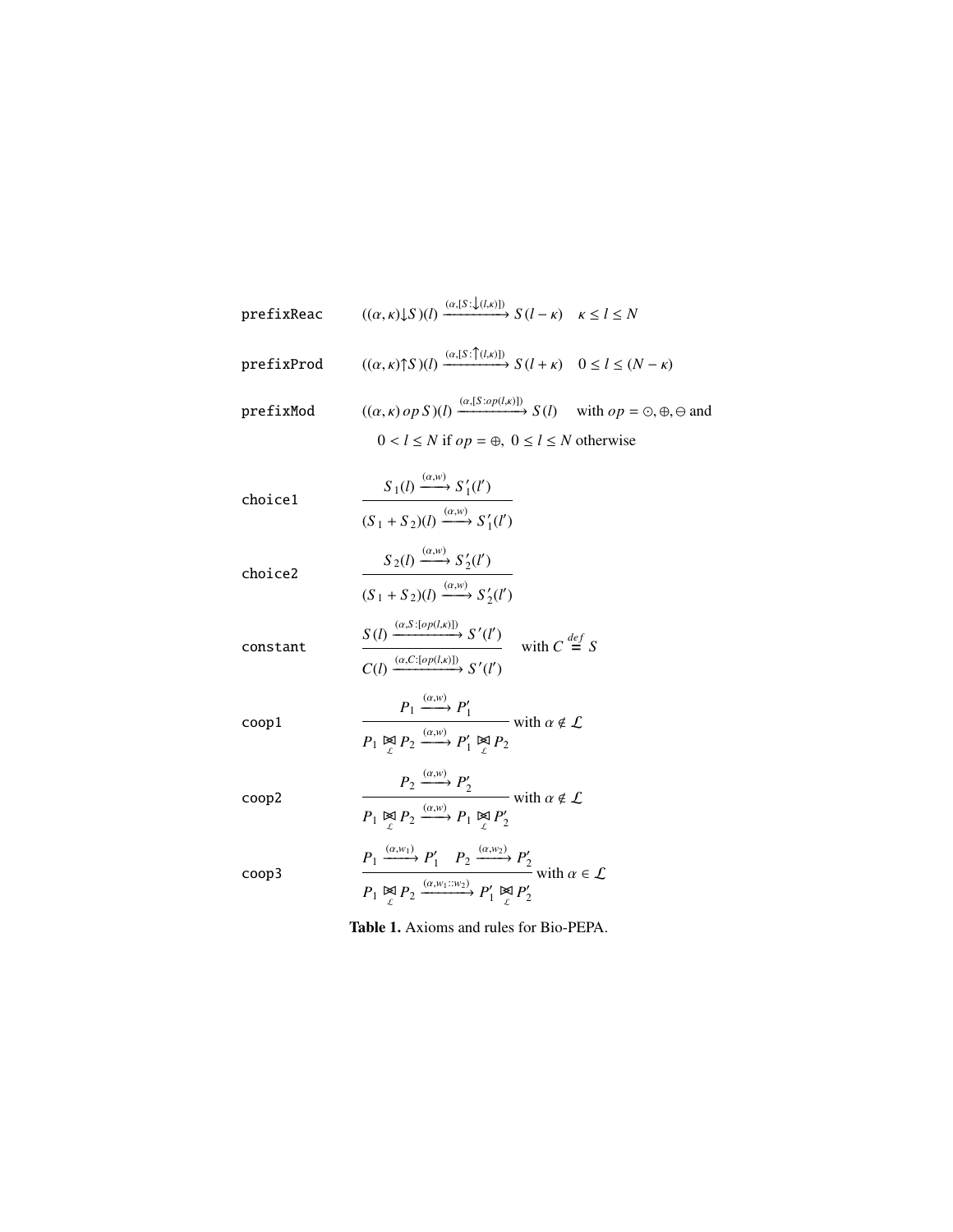*law vector* ( $m \times 1$ )  $v_{KL}$  containing the kinetic laws of each reaction; 3) definition of the vector  $(n \times 1)$  **x**, with  $\mathbf{x}^T = (x_1, x_2, ..., x_n)$ .<br>A crucial part is the derivation of the

A crucial part is the derivation of the stoichiometry matrix  $D = \{d_{ij}\}\$ . The entries of the matrix are obtained as follows: for each sequential component  $C_i$  consider the prefix subterms  $C_{ij}$  representing the contribution of the species *i* to the reaction *j*. If the term represents a reactant we write the corresponding stoichiometry  $\kappa_{ij}$  as  $-\kappa_{ij}$  in the entry  $d_{ij}$ . In the case of a product we write  $+\kappa_{ij}$ . All other cases are null. The kinetic law vector is derived form the functional rates and its definition is straigthforward.

The ODE system thus obtained has the form:

$$
\frac{d\mathbf{x}}{dt} = D \times \mathbf{v}_{\text{KL}}
$$

where the vector of initial concentrations is  $\mathbf{x}_0$ , with  $x_{i,0}$  the intial concentration of the species *i*, as given in the specification of the system.

## 4 Bio-PEPA with events

### 4.1 SBML-like events: some definitions

In this work we consider events as defined in the SBML specification [19]. SBML events describe explicit discontinuous state changes in the model. Specifically, an SBML event has the following structure:

"event\_id, if *trigger* then *event\_assignment\_list* with *delay*"

where:

- *event id* is the event identifier,
- *trigger* is a mathematical expression that, when it is evaluated to true, makes the event fire. It can be composed of one or more conditions;
- *event assignment list* is a list of assignments that are made when the event is executed;
- *delay* is the length of time between the time when the event fires and the time when the event assignments are executed.

The trigger and the list of assignments are both mandatory and can involve parameters, species concentrations and compartment sizes. All the triggers are initially evaluated to false.

Some definitions concerning events are reported below.

Definition 2. *An SBML-like event "event id, if trigger then event assignment list with delay" is immediate if delay is equal to zero. Otherwise the event is called delayed.*

A possible classification of events is reported in the following definition.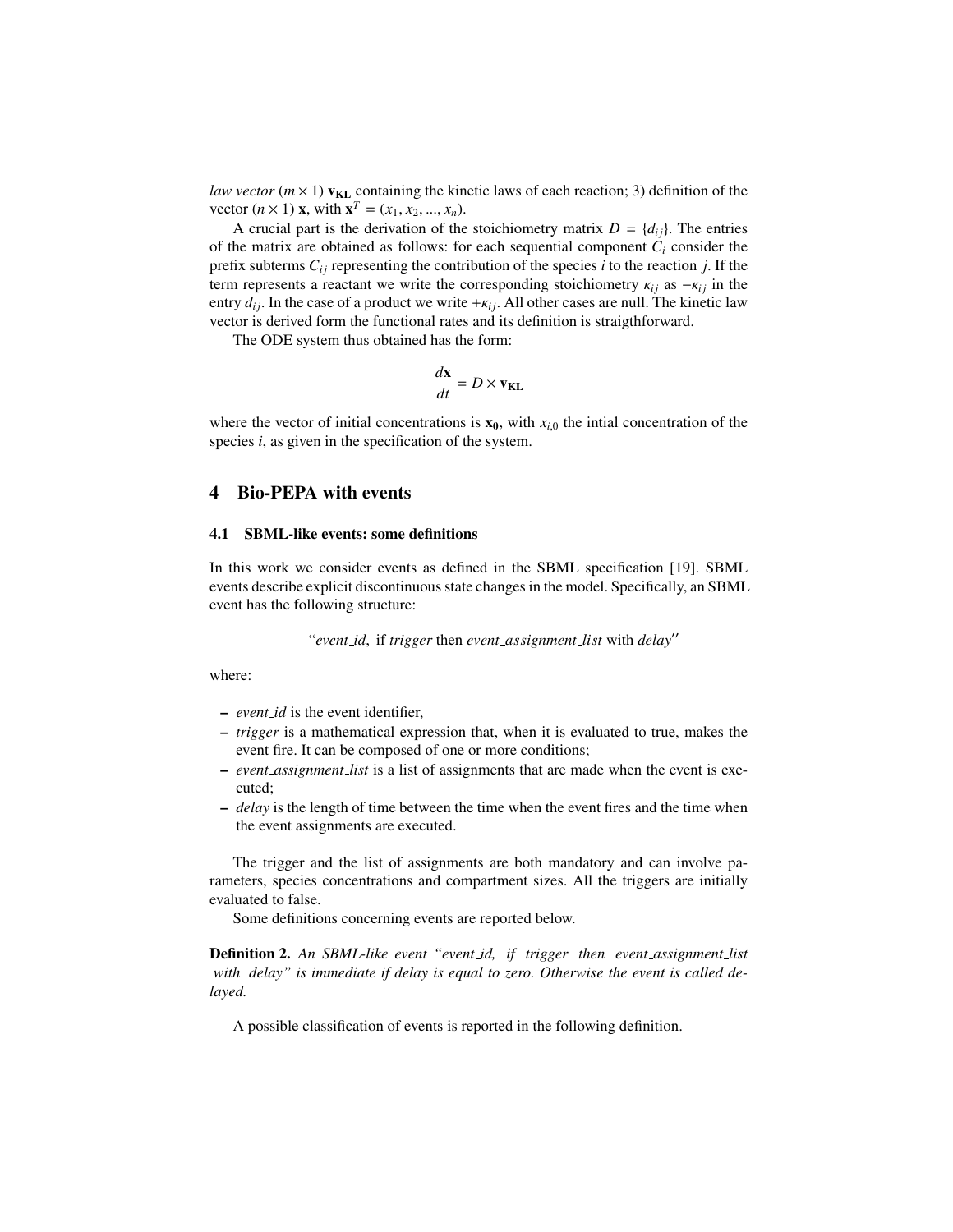Definition 3. *Two or more SBML-like events are sequential if they are fired one after the other in given order. They are said to be simultaneous if they happen at the same point in time.*

In most biochemical systems we are interested in we have sequential events. In the general situation of simultaneous events sometimes it is necessary to give some *tiebreaking* rules to decide which of any set of events is simulated first. The most common way to do this is to use some rule that assigns a priority to each event [10]. When there are two or more simultaneous events, the event with the highest priority is defined to be the next event to fire. However not always the order in which a set of simultaneous events is fired is important, as in the case the assigments of the events influence different variables. We have the following definition:

Definition 4. *Two simultaneous events are independent if their event assignements do not e*ff*ect each other. Otherwise they are called dependent.*

If we have simultaneous indipendent events we may abstract them as a single event and the system is reset according to the assignments of all the set of simultaneous events. Simultaneous indipendent events are dealt similarly to sequential ones.

### 4.2 Assumptions

We make the following assumptions for the events considered in this work.

- 1. Triggers can involve time and species components' names, while assignments can involve species components (concentrations/levels), compartments (size), parameters (values) and functional rates (function definitions);
- 2. The triggers are deterministic, i.e. when they become true they are fired;
- 3. The triggers are only unidirectional, i.e. describing the change from one mode to another, but non viceversa. Bidirectional triggers can be decomposed into two unidirectional triggers;
- 4. The events are either sequential or simultaneous and indipendent.

These assumptions are not restrictive. Indeed these events allow us to represent a large number of discontinuous changes that we can find in biological models.

### 4.3 The definition of the language

Generally speaking we can add events to the Bio-PEPA model by introducing a *set* of elements that have the form (*id*, *trigger*, *event assignment*, *delay*), where *id* is the name of the event, *trigger* is a mathematical expression involving the components of Bio-PEPA model and time, *event assignment* is a list of assignments, *delay* is 0 (*immediate events*) or non-negative real value (*delayed events*). Formally, we have the following definitions:

> trigger  $\therefore$  cond | cond or cond | cond and cond | not cond; cond ::= *t* eq value  $| exp(\bar{C}, \bar{k})$  eq value  $| exp(\bar{C}, \bar{k})$  eq  $exp(\bar{C}, \bar{k})$ <br>eq ::=  $-|f| > |g| < |g|$  delay ::= value eq ::=  $= | \neq | > | < | \leq | \geq$  delay ::= value<br>event\_assignment ::= assignment ; event\_assignment assignment ::= k ← value | level(C) ← value  $| f_\alpha \leftarrow exp(\bar{C}, \bar{k})$ <br>event ::= (id trigger event assignment delay) event ::= (id, trigger, event assignment, delay)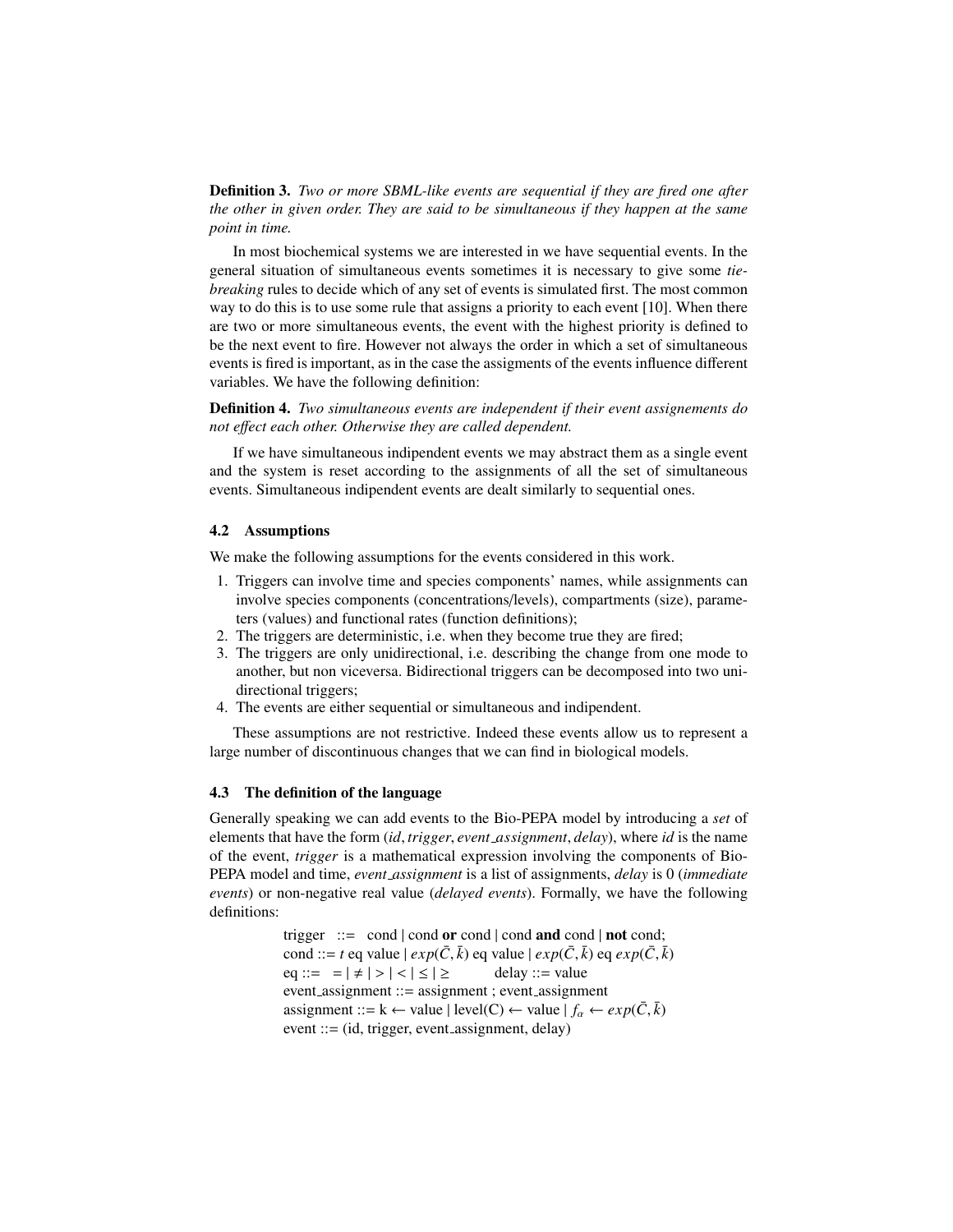where  $C$  stands for any sequential component and  $k$  for any parameter, the variable  $t \in \mathbb{R}^+$  represents the global time of the system,  $exp(\bar{C}, \bar{k})$  is an arithmetic expression<br>involving a set of components (denoted  $\bar{C}$ ) and a set of parameters (denoted  $\bar{k}$ ) value  $\epsilon$ involving a set of components (denoted  $\overline{C}$ ) and a set of parameters (denoted  $\overline{k}$ ), *value* ∈  $\mathbb{R}^+$  and *id* is a string indicating the event name. The function *level*(*C*) associates a level with the component *C*. When we need the original value for the concentration, we write  $C = value_{C}$ {*l<sub>C</sub>*}, where *value<sub>C</sub>* is the value of the concentration and *l<sub>C</sub>* is the associated level. The set of events is then defined as:

*Events* ::= [] | *event* :: *Events*

Definition 5. *A Bio-PEPA system with events* P*<sup>E</sup> is a 8-nuple*

 $\langle V, N, K, F, Comp, P, Events, t \rangle$ , where Events is the set of events,  $t \in \mathbb{R}^+$  is the variable expressing time and the other elements are as in the standard Bio-PFPA *variable expressing time and the other elements are as in the standard Bio-PEPA.*

A Bio-PEPA system is well-defined if all the elements are well-defined. The definition of well-definedness for all the elements, with the exception of events, is reported in [9].

Definition 6. *The set of events Events is well-defined if and only if the following conditions hold:*

- *triggers involve time or the name of species components, assignments involve species components, comaprtments, parameters and functional rates;*
- *all the elements used in the events are defined in the Bio-PEPA system;*
- *all the triggers are di*ff*erent and do not overlap in their values;*
- *given an event, the di*ff*erent assignments are independent (i.e. involve di*ff*erent elements).*

In the following we refer to Bio-PEPA with events simply as Bio-PEPA. Only welldefined Bio-PEPA systems are considered.

## 5 Mapping to Hybrid Automata

## 5.1 Hybrid Automata

Hybrid automata (HA) [16] combine discrete transition graphs with continuous dynamical systems. They are used to formally model hybrid systems, dynamical systems with both discrete and continuous components. An hybrid automaton consists of a finite set of *real-values variables*  $\{X_1, X_2, ..., X_n\}$  and a finite labelled graph, whose vertices correspond to *control modes* (states), described by differential equations, and whose edges are *control switches*, corresponding to discrete events. In addition, we have some labels for the edges, specifying the *jump conditions* (activation conditions) and labels for the vertices, containing information about initial and invariant conditions. The variables evolve continuously in time, apart from some changes induced by events. When an event happens there is a change in the mode. The dynamic behaviour of each mode is described by a set of differential equations, generally different from mode to mode. We can use HA both for simulation (see for instance *the SHIFT language* [12]) and model checking (see *HyTech* [17]). In this work we limit our attention to simulation. For a formal definition and details about the formalism see [16].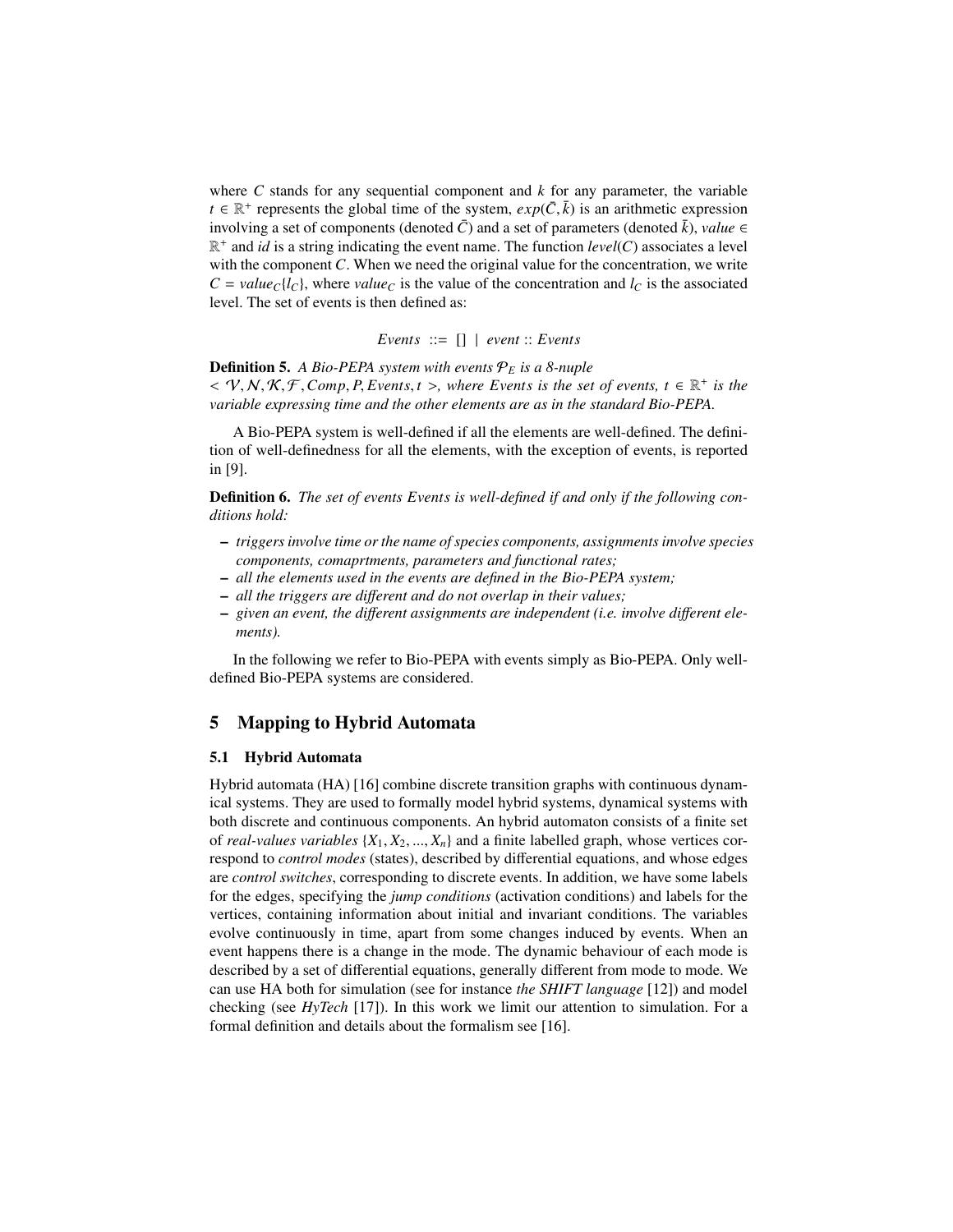#### 5.2 Definition of the mapping

Here we present the map from Bio-PEPA with events to HA. First we limit our attention to the case of immediate events and then we show a way to represent delayed events. Indeed the translation of the delay associated with an event is not straightforward in the usual definition of HA.

Let  $\mathcal{P}_0 = \langle V_0, N_0, \mathcal{K}_0, \mathcal{F}_0, Comp_0, P_0, Events, t_0 \rangle$  be the initial Bio-PEPA system and let *Nevents* be the number of events. We have the following correspondences:

- 1. Each species component  $C_i$  in *Comp* is associated with a variable  $X_i$ . The set of variables is then given by:  $\{X_1, X_2, ..., X_{N_{Comp}}, t\}$ , where *t* is the variable expressing the time and *NComp* is the number of species components. The evolution of the variable *t* is described by the trivial differential equation  $dt/dt = 1$ .
- 2. The initial conditions of the variables are derived from the initial model component *P*0. The variable *t* is initially set to 0.
- 3. For each event *i* in *Events*, we can consider the trigger *tr<sup>i</sup>* . We use these triggers to define the jump conditions. In the case we have only sequential events, the number of possible jump conditions *Njump* is just *NEvents*. If simultaneous indipendent events are possible, we may combine them together in order to define a new jump condition representing the union of the triggers of the simultaneous events. In this case, the system is reset according to the union of the assigment lists of the events involved.
- 4. Each mode is described by a specific instance of the Bio-PEPA system. Indeed modes are defined according to either the initial system or the system modified with the event assignments relative to a trigger. The number of modes is  $N_{jump} + 1$ . We indicate the modes with  $\sigma$  and the set of modes  $\Sigma$ . In each mode some invariant conditions are added in order to force the change of mode when the trigger becomes true. We have that:
	- The initial mode  $\sigma_0$  is defined from the initial system  $\mathcal{P}_0$ . It is described in terms of an ODE system and this is derived from the Bio-PEPA model by considering the map  $\pi_{ODE}$ . Therefore we have  $\sigma_0 = \pi_{ODE}(\mathcal{P}_0)$ .
	- Given a mode  $\sigma_i = \pi_{ODE}(\mathcal{P}_i)$ , let  $tr_{ij}$  be one possible jump condition that can be satisfied from it. We define the Bio-PEPA system  $P_i = P_i[event\_assignment_i]$ as the reset of the previous system  $P_i$  according to the event assignments associated with the trigger. The mode  $\sigma_j$  is then defined as  $\sigma_j = \pi_{ODE}(\mathcal{P}_j)$ .

Case of delayed events The delay associated with an event represents the time interval between when the event is fired and when its assigments are executed. This information cannot be directly translated in any of the components of standard HA. A possible way to handle delay is reported below.

First we introduce a new variable  $t_{mode}$  representing the time when the system enters in a specific mode. It is initially set to zero. The differential equation associated with this new variable is  $dt_{mode}/dt = 0$ , i.e. this variable is constant in each mode.

Secondly, given an event (*id*, *trigger*, *event assignment*, *delay*), we split it into two immediate events, defined as:

1.  $(id_1, trigger, t_{mode} \leftarrow t, 0);$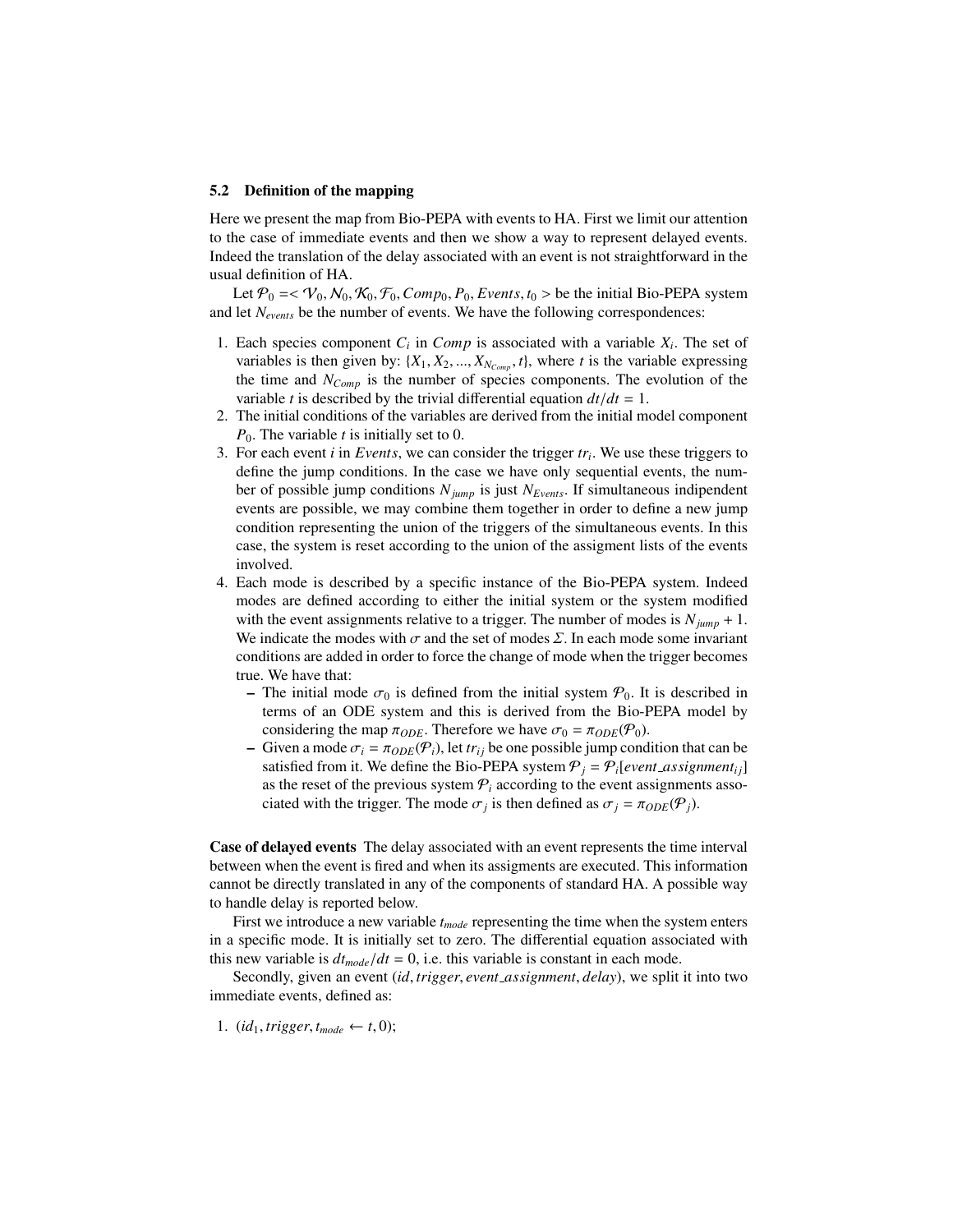### 2.  $(id_2, t = t_{mode} + delay, assignment, 0)$ .

The role of the former event is to introduce the delay whereas the role of the second is to guarantee that the assigments of the initial event are executed after the given delay.

## 6 Stochastic simulation by Gillespie's algorithm

One of the possible kinds of analysis supported by Bio-PEPA is stochastic simulation by Gillepsie's algorithm [9]. When events are considered the algorithm has to be modified in order to handle them. Broadly speaking, events are tackled by adding some conditions and some checks along the simulation. We start at time  $t = 0$ , with the Bio-PEPA system at the initial conditions. We assume that initially all the triggers are evaluated to false. When one of the conditions is satisfied, the simulation stops and the system is reset according to the event assignments associated with the trigger. After that, the simulation can start again until another condition becomes true or the simulation time is reached.

We propose the following procedure for each simulation run.

- 1. Let  $\mathcal{P}_0$  be the initial Bio-PEPA system and *time S* the maximum simulation time.
- 2. While  $t < time \ S$  and  $trigger_i = false$  for  $i = 1, 2, ..., N_{Events}$ , simulate.
- 3. If  $t \geq$  *time S* then stop.
- 4. If  $t < time \ S$  and there exists a *trigger<sub>i</sub>* such that it is true, we have that:
	- (a) if *delay* = 0 reset the Bio-PEPA system according to the event assignments associated with that trigger:  $P'(t) = P(t)$ [*event\_assignment<sub>i</sub>*]. Go to (2).
	- (b) if *delay* > 0 go on with the simulation till time *<sup>t</sup>* <sup>+</sup> *delay* and then proceed as in (a).

Some final observations concern how to use the algorithm in two particular situations.

- In the case of two or more indipendent simultaneous events we proceed as observed in Section 4.1: we can abstract these events as a single event and therefore we modify the system according to the assigments associated with all the events involved.
- When we have an event with a trigger of type " $t = \tilde{t}$ ", the time  $\tilde{t}$  may not correpond to any of the simulation time point. Specifically, there exist two consecutive time points  $t_j$  and  $t_{j+1}$  such that  $t_j < \tilde{t} < t_{j+1}$ . In order to handle this situation we consider the followingapproach:
	- 1. if  $delay = 0$  or  $t_i < \tilde{t} + delay < t_{i+1}$  with  $delay > 0$  then consider the system at time *t<sup>j</sup>* and reset it.
	- 2. If *delay* > 0 and  $\tilde{t}$  + *delay*  $\geq t_{j+1}$  consider the last simulation time point  $t_h \leq$  $\tilde{t}$  + *delay* and reset the system at time  $t_h$ .

## 7 Examples

In this Section we present two examples to illustrate our approach.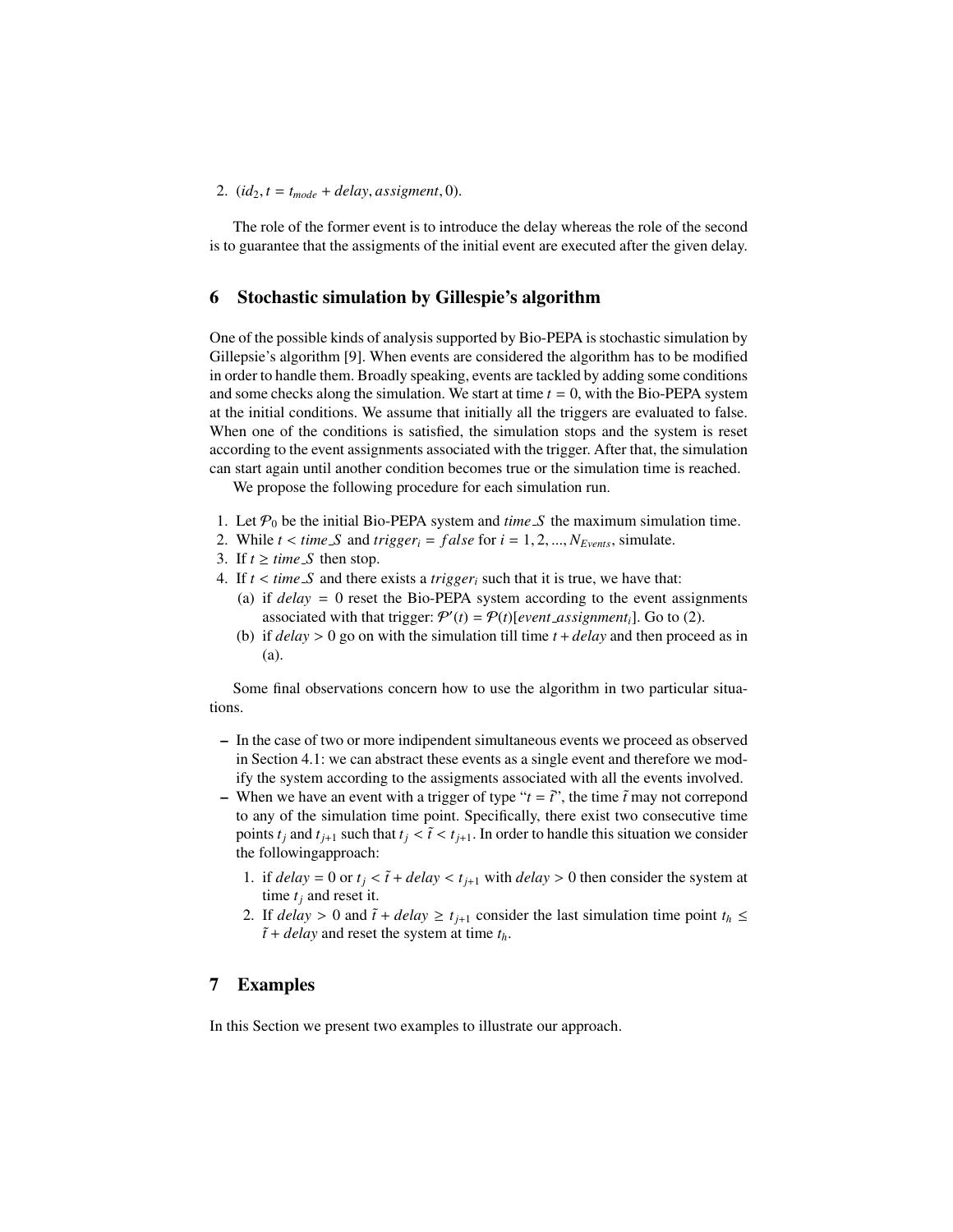### 7.1 Genetic network with an involving species concentration

This first example concerns a simple genetic network, composed of two genes. A gene *X* activates the expression of gene *Y*; above a certain threshold, gene *Y* inhibits expression of gene *X*. The reactions describing this situation are:

- − activation of the gene *Y*:  $X^{r_1}$ → $X$  + *Y*, with  $r_1$  = 0.01;
- − degradation of the gene *X*:  $X^{r_2}\rightarrow$ **①** with  $r_2 = 0.02$ ;
- − creation of the gene *X*:  $\emptyset \rightarrow X$  with *r*<sub>3</sub> = 0.01, possible when the concentration of *Y* is less than 0.8 is less than 0.8.

The Bio-PEPA species components<sup>1</sup> corresponding to the two genes are:

$$
X \stackrel{\text{\tiny def}}{=} (\alpha_1, 1) \oplus X + (\alpha_2, 1) \downarrow X + (\alpha_3, 1) \uparrow X; \qquad Y \stackrel{\text{\tiny def}}{=} (\alpha_1, 1) \uparrow Y;
$$

whereas the model component is:

$$
X(0) \underset{\{\alpha_1\}}{\bowtie} Y(0)
$$

The initial values are zero for both the genes. The functional rates are all of kind massaction:

$$
f_{\alpha_1} = fMA(0.01);
$$
  $f_{\alpha_2} = fMA(0.02);$   $f_{\alpha_3} = fMA(0.01);$ 

Furthermore we have the following event involving concentrations:

$$
[(event_1, Y = 0.8[1), r_3 \leftarrow 0, 0)]
$$

A description in terms of HA is reported in Fig.1. We have two modes, one describing the case  $y < 0.8$  and the other the case  $y \ge 0.8$ . The systems in the two modes are the similar, but in the former case the reaction  $\alpha_3$  is activated, in the second case not. The guard to move from one mode to the other is " $y = 0.8$ ".



Fig. 1. HA representation for the network with an event involving concentration.

In the Figure 1 *S* 1 and *S* 2 represents the two ODE models representing the system when  $y < 0.8$  and  $y \ge 0.8$ , respectively. These two systems are:

$$
S1 = \begin{cases} \frac{dx}{dt} = -0.02 \cdot x + 0.01; \\ \frac{dy}{dt} = 0.01 \cdot x \end{cases}
$$

<sup>&</sup>lt;sup>1</sup> Note that we use *X* and *Y* (capital letters) to indicate the names of the species and the name of the Bio-PEPA component, whereas *x* and *y* indicate the associated species concentration.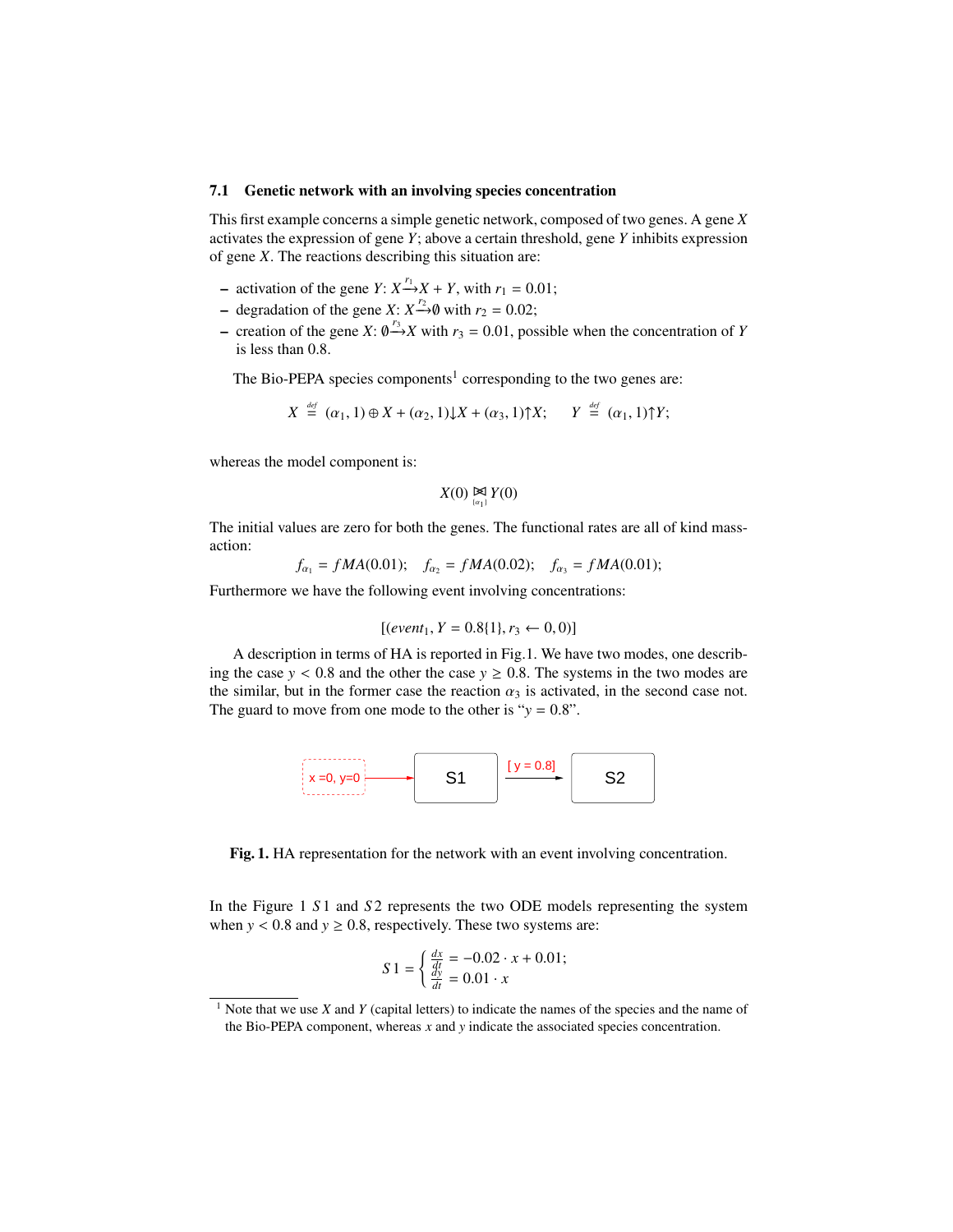$$
S2 = \begin{cases} \frac{dx}{dt} = -0.02 \cdot x; \\ \frac{dy}{dt} = 0.01 \cdot x \end{cases}
$$

The initial conditions are  $x = 0$ ,  $y = 0$ .

Some simulation results are reported in Fig.2.



Fig. 2. Simulation results for the network with an event involving concentration.

### 7.2 The acetylcholine receptor model

This example concerns the functional properties of the *nicotin Acetylcholine Receptors* (nAChR). These are transmembrane proteins that mediate inter-conversions between open and closed channel states under the control of neurotransmitters. The detailed description of the model is reported in [13].

A schema of the model is shown in Figure 3. *B* (*Basal state*), *A* (*Active state*), *D* (*Desensitized state*) and *I* (*Inactivable state*) represent the different states of the acetylcholine receptors. The numbers 0, 1, 2 associated with the state represent the number of ligands (denoted *X*) bound to a receptor. In the model the ligands are not modelled explicetly. Each column corresponds to a series of ligand binding actions at two identical sites per receptor whereas each row corresponds to a series of transactions between conformational states. All the reactions are reversible and the dynamics are described by mass-action laws. For each reaction  $i$ , with  $i = 1, 2, ...16$ , the rate of the forward direction is  $kf_i$  and the rate of the reverse reaction  $kr_i$ .

In addition, there is an event to describe the recovery upon removal of free agonist at a given time. This is expressed by constraining the reaction rates of each secondorder ligand-receptor reaction to zero. These constraints prevent ligand binding reactions from happening after that time, hence the states evolve as if the free ligands were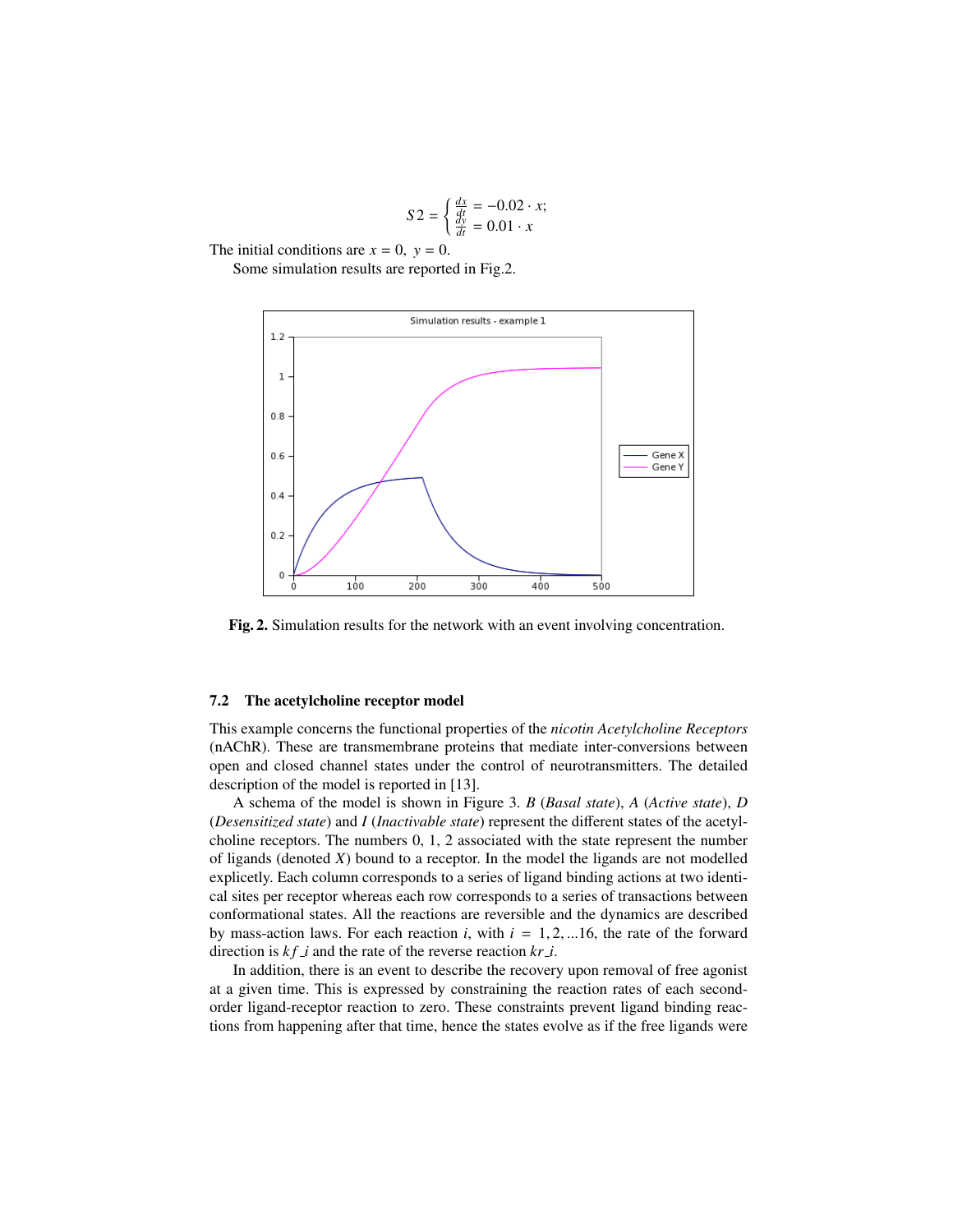

Fig. 3. Schema of the acetylcholine receptor model.

| parameter value                                                                              |                   | parameter value         |                       | parameter value  parameter value |                  |                             |        |
|----------------------------------------------------------------------------------------------|-------------------|-------------------------|-----------------------|----------------------------------|------------------|-----------------------------|--------|
| $kf_0$                                                                                       | 3000              | kr <sub>0</sub>         | 8000                  | $kf_1$                           | $1500$   $kr_1$  |                             | 16000  |
| $kf_2$                                                                                       | $30000$    $kr_2$ |                         | 700                   | $kf_3$                           | 3000 $ kr_3 $    |                             | 8.64   |
| $kf_4$                                                                                       | 1500              | $\frac{kr_{4}}{kr_{4}}$ | 17.28                 | $k f_5$                          | 0.54             | kr <sub>5</sub>             | 10800  |
| $kf_6$                                                                                       | 130               | $kr_{6}$                | 2740                  | $k f_7$                          | 3000             | $\parallel$ kr <sub>7</sub> | 4      |
| $kf_8$                                                                                       | 1500              | kr <sub>8</sub>         | 8                     | $kf_9$                           | 19.7             | $kr_9$                      | 3.74   |
| $kf_{10}$                                                                                    | 19.85             | $ kr_{10} $             | 1.74                  | $k f_{11}$                       | 20               | $ kr_{11} $                 | 0.81   |
| $kf_{12}$                                                                                    | 3000              | $kr_{12}$               | 4                     | $kf_{13}$                        | 1500 $ kr_{13} $ |                             | 8      |
| $kf_{14}$                                                                                    | 0.05              | $ kr_{14} $             | $ 0.0012 $ k $f_{15}$ |                                  | 0.05             | $kr_1$                      | 0.0012 |
| $kf_{16}$                                                                                    | 0.05              | $ kr_{16} $             | 0.0012                |                                  |                  |                             |        |
| <b>Table 2.</b> Acetylcholine receptor model. The list of parameters. The unit is $s^{-1}$ . |                   |                         |                       |                                  |                  |                             |        |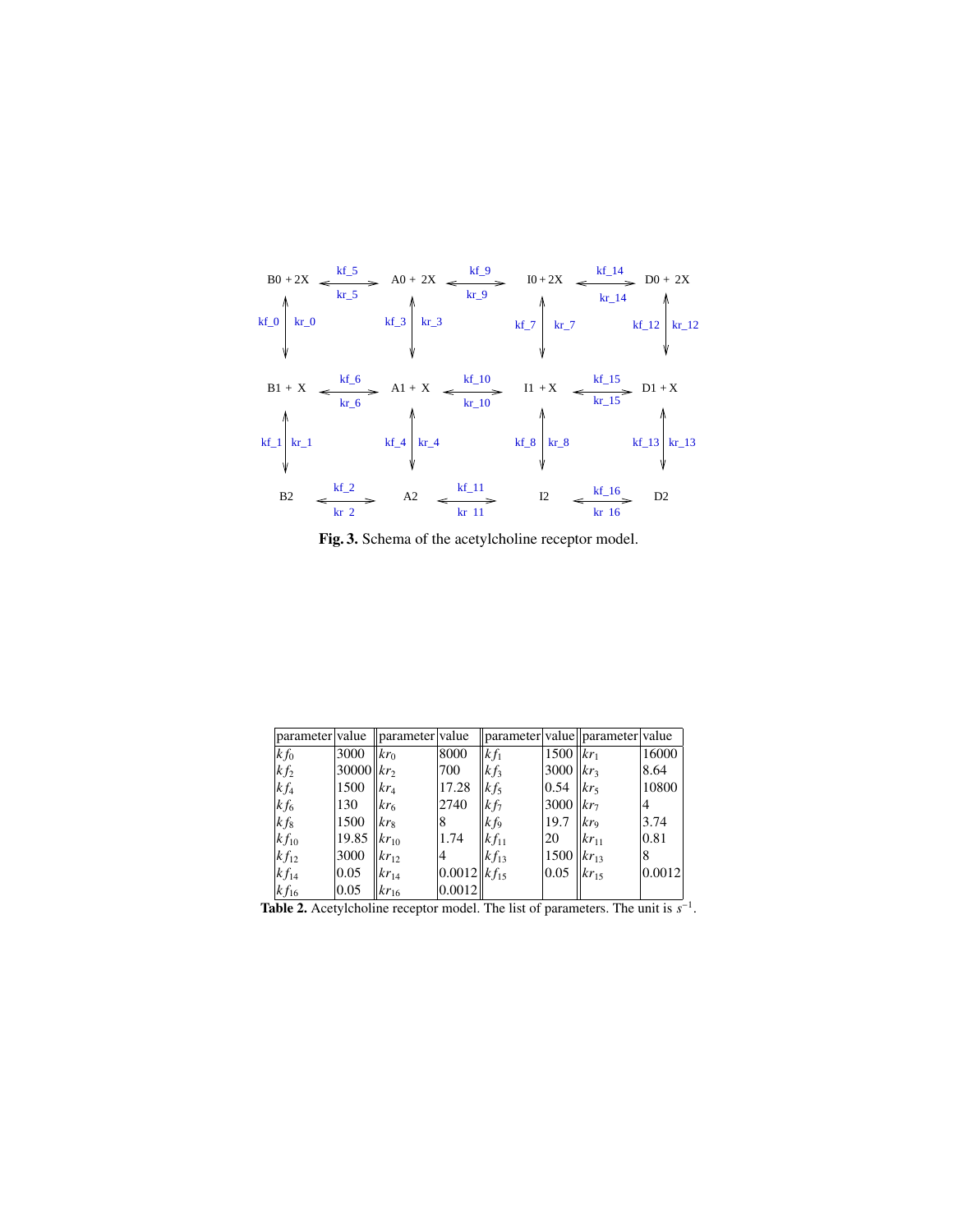completely removed from the system. The event is immediate, the trigger is " $t = t_2$ ", where  $t_2 = 20$  *s*, and the event assignments are  $kf_0 = 0$ ,  $kf_1 = 0$ ,  $kf_3 = 0$ ,  $kf_4 =$ 0,  $kf_7 = 0$ ,  $kf_8 = 0$ ,  $kf_{12} = 0$ ,  $kf_{13} = 0$ .

The Bio-PEPA system associated with the Edelstein's model In the following we report briefly the definition of the Bio-PEPA system representing the Edelstein's model. The complete system is reported in the Appendix A.

- *Definition of the compartment list* V. In the model we have a single three-dimensional compartment, defined as "*comp*1 : 1*e*-16, *<sup>l</sup>*;", where *<sup>l</sup>* is litre.
- *Definition of the set* N. Each species is associated with a species component. For each species component we have to declare the step-size, the number of levels, the initial and maximum concentrations and the compartment where the species is. The ligand is not represented explicitly. For instance, in the case of *B*0, *B*1 and *B*2 we have:

B0: 
$$
H = h
$$
,  $N = N_{B0}$ ,  $M = M_{B0}$ ,  $V = comp1$ , *unit* =  $\mu M$ ;  
\n $B1 : H = h$ ,  $N = N_{B1}$ ,  $M = M_{B1}$ ,  $V = comp1$ , *unit* =  $\mu M$ ;  
\n $B2 : H = h$ ,  $N = N_{B2}$ ,  $M = M_{B2}$ ,  $V = comp1$ , *unit* =  $\mu M$ ;  
\n $\mu M$ 

where the step size *h* is 1.66*e*-5, the number of levels  $N_{B0} = N_{B1} = N_{B2}$  is 1 (i.e. the species can be present, 1, or absent, 0), the maximum concentration  $M_{B0} = M_{B1}$  $M_{B2}$  is 1.66*e*-5 and coincides with the initial concentration of channels at the basal state.

- $-$  *Definition of functional rates (* $\mathcal{F}_R$ *) and parameters (K).* Each reversible reaction in the model is decomposed in two irreversible reactions. For each reaction *i* with  $i = 0, \ldots, 16$  we have the kinetic laws  $f_{\alpha f_i} = fMA(kf_i)$ ; and  $f_{\alpha r_i} = fMA(kr_i)$ , where  $fMA$  stands for mass-action. All the parameters are defined in the set  $K$ . The values are the ones reported in the paper.
- *Definition of species components (Comp) and of the model component (P).* In the following we report the definition for *B*0, *B*1 and *B*2; the other species are dealt with similarly.

B0 
$$
\stackrel{\text{def}}{=} (\alpha_{-}f_0, 1) \downarrow B0 + (\alpha_{-}r_0, 1) \uparrow B0 + (\alpha_{-}f_5, 1) \downarrow B0 + (\alpha_{-}r_5, 1) \uparrow B0;
$$
  
\nB1  $\stackrel{\text{def}}{=} (\alpha_{-}f_0, 1) \uparrow B1 + (\alpha_{-}r_0, 1) \downarrow B1 + (\alpha_{-}f_6, 1) \downarrow B1 + (\alpha_{-}r_6, 1) \uparrow B1 + (\alpha_{-}r_1, 1) \uparrow B1 + (\alpha_{-}r_1, 1) \downarrow B1;$   
\nB2  $\stackrel{\text{def}}{=} (\alpha_{-}f_2, 1) \downarrow B2 + (\alpha_{-}r_2, 1) \uparrow B2 + (\alpha_{-}f_1, 1) \uparrow B2 + (\alpha_{-}r_1, 1) \downarrow B2;$ 

The system is described as:

B0(1.66e-5) 
$$
\underset{L}{\bowtie}
$$
 B1(0)  $\underset{L}{\bowtie}$  B2(0)  $\underset{L}{\bowtie}$  A0(0)  $\underset{L}{\bowtie}$  A1(0)  $\underset{L}{\bowtie}$  A2(0)  $\underset{L}{\bowtie}$   
\n $I0(0) \underset{L}{\bowtie}$  I1(0)  $\underset{L}{\bowtie}$  I2(0)  $\underset{L}{\bowtie}$  D0(0)  $\underset{L}{\bowtie}$  D1(0)  $\underset{L}{\bowtie}$  D2(0)

where  $L_i$ ,  $i = 1, ..., 10$  are the cooperation sets...<br>Definition of events. We have only one event:

 $-$  *Definition of events*. We have only one event: [(*event*<sub>1</sub>,  $t = 20$ ,  $kf_0 = 0$ ;  $kf_1 =$ 0;  $kf_3 = 0$   $kf_4 = 0$ ;  $kf_7 = 0$ ;  $kf_8 = 0$ ;  $kf_{12} = 0$ ;  $kf_{13} = 0, 0$ ]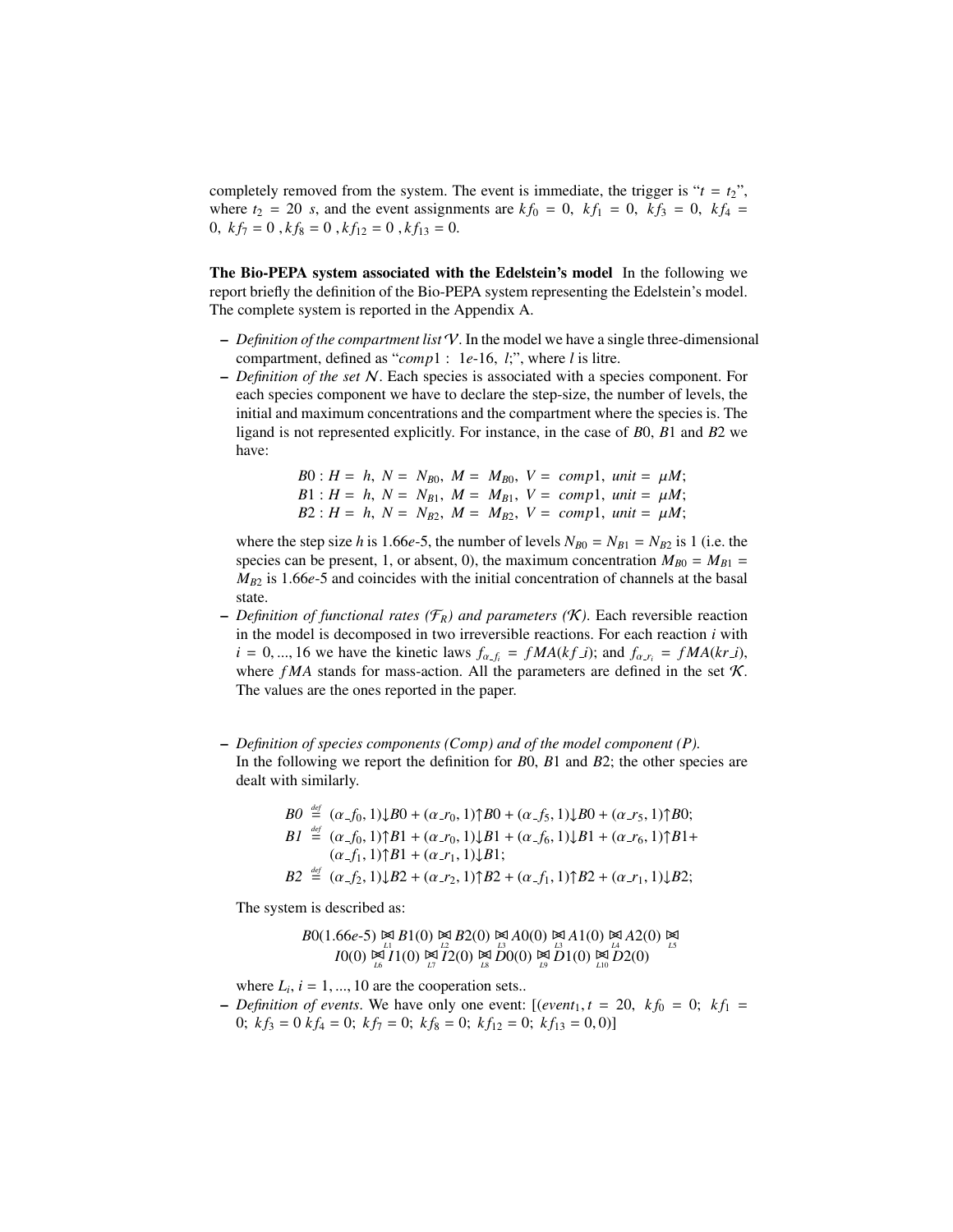Analysis results The HA associated with the Edelstein's model is similar to the one for the first example 7.1. We have two modes, described by two different sets of differential equations. The trigger condition involves time and it is " $t = 20 s$ ". The details of the two systems describing each mode are not reported.

Simulation results made by using Gillespie's algorithm are reported in Fig. 4. The initial number of molecules for *B*0 is given  $M_0 \times V \times Na = (1.66e-5 \mu) \times (1.e-1)$  $16 l$ ) ×  $(6.022 \times e+23 \ (mol)^{-1}) = 1000$ , where *Na* is the Avogadro number<sup>2</sup>. All the other species are initially null. The number of runs is 100. The graph reproduces results other species are initially null. The number of runs is 100. The graph reproduces results in agreement with the ones reported in the paper [13]. Following the ligand removal, the state *I*2 loses agonist molecules and is transformed to the state *B*0 very rapidly, while *D*2 loses ligand molecules to form *D*0. Since the data occur on a wide range of times we represent the time on a logarithmic scale.



Fig. 4. Stochastic simulation results for the Edelstein's model.

## 8 Conclusions

In this work we present an extension of Bio-PEPA to handle *SBML-like events*. Events are constructs that represent changes in the system due to some trigger conditions. The events considered here are simple, but nevertheless able to describe most of the discontinuous changes in models and experiments. Events are added to our language without any modification to the rest of the syntax. The main motivation of this choice is that we want to keep the specification of the model as simple as possible. Furthermore this approach is appropriate when we study the same biochemical system but with different experimental regimes.

<sup>&</sup>lt;sup>2</sup> It is the number of "entities" (atoms or molecules) in one mole of substance.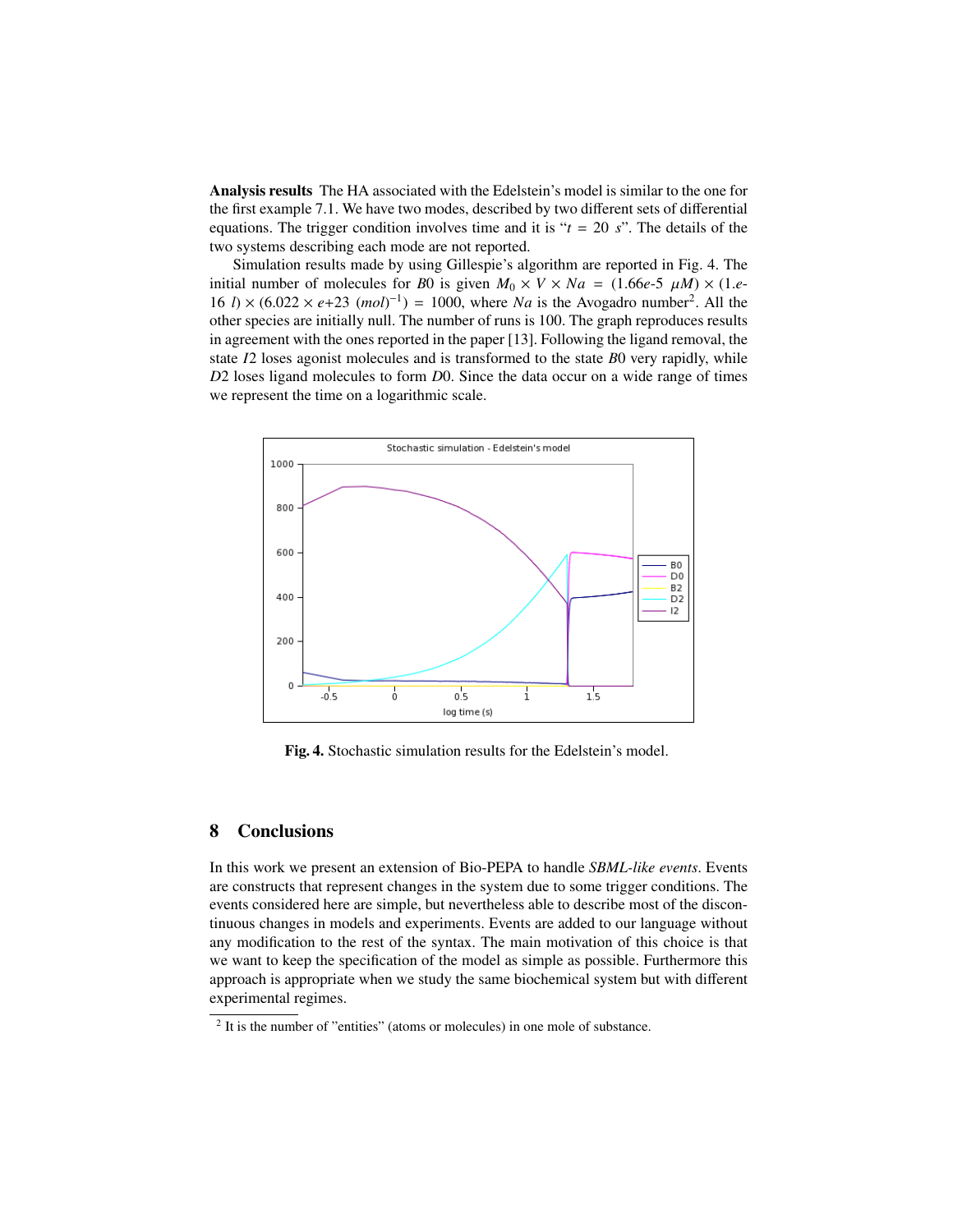A topic for the future concerns the study of more general events and the possible extension to other kinds of hybrid systems in biology. Furthermore we plan to exploit the possible kinds of analysis involving hybrid systems in the context of systems biology. In this paper we focus on the mapping to Hybrid Automata and stochastic simulation by (a modification of) Gillespie's algorithm. Further investigation will concern the application of model checking for the study of the properties of biological systems.

### Acknowledgements

The author thanks Jane Hillston and Vashti Galpin for her helpful comments. The author is supported by the EPSRC under the CODA project "Process Algebra Approaches for Collective Dynamics" (EP/c54370x/01 and ARF EP/c543696/01).

## A Appendix: Bio-PEPA system for the Edelstein's model

In this appendix we report the specification of the whole Edelstein's model into Bio-PEPA. Note that, in the definition of the species component, we use the notation  $<<$ to indicate that the species is a product (it corresponds to the operator  $\uparrow$ ) and  $\rightarrow$  to indicate a reactant (it corresponds to the operator  $\downarrow$ ).

\\Definition of compartments comp1: 1e-16, l;

\\Definition information about species components

```
[ B0: H= 1.66-5, N= 2, M= 1.66-5, V= comp1, unit = muM;
 B1: H= 1.66-5, N= 2, M= 1.66-5, V= comp1, unit = muM;
 B2: H= 1.66-5, N= 2, M= 1.66-5, V= comp1, unit = muM;
 A0: H= 1.66-5, N= 2, M= 1.66-5, V= comp1, unit = muM;
 A1: H= 1.66-5, N= 2, M= 1.66-5, V= comp1, unit = muM;
 A2: H= 1.66-5, N= 2, M= 1.66-5, V= comp1, unit = muM;
 I0: H= 1.66-5, N= 2, M= 1.66-5, V= comp1, unit = muM;
 I1: H= 1.66-5, N= 2, M= 1.66-5, V= comp1, unit = muM;
 I2: H= 1.66-5, N= 2, M= 1.66-5, V= comp1, unit = muM;
 D0: H= 1.66-5, N= 2, M= 1.66-5, V= comp1, unit = muM;
 D1: H= 1.66-5, N= 2, M= 1.66-5, V= comp1, unit = muM;
 D2: H= 1.66-5, N= 2, M= 1.66-5, V= comp1, unit = muM ]
```
\\Definition of parameters

```
[ kf_0= 3000; kr_0= 8000; kf_1= 1500; kr_1= 16000;
 kf_2=30000; kr_2= 700; kf_3= 3000; kr_3= 8.64;
 kf_4= 1500; kr_4= 17.28; kf_5= 0.54; kr_5= 10800;
 kf_{-6} = 130; kr_{-6} = 2740; kf_{-7} = 3000; kr_{-7} = 4;
 kf_8= 1500; kr_8= 8; kf_9= 19.7; kr_9= 3.74;
 kf_10= 19.85; kr_10= 1.74; kf_11= 20; kr_11= 0.81;
 kf_12= 3000; kr_12= 4; kf_13= 1500; kr_13= 8;
 kf_14= 0.05; kr_14= 0.0012; kf_15= 0.05; kr_15= 0.0012;
 kf_16= 0.05; kr_16= 0.0012]
```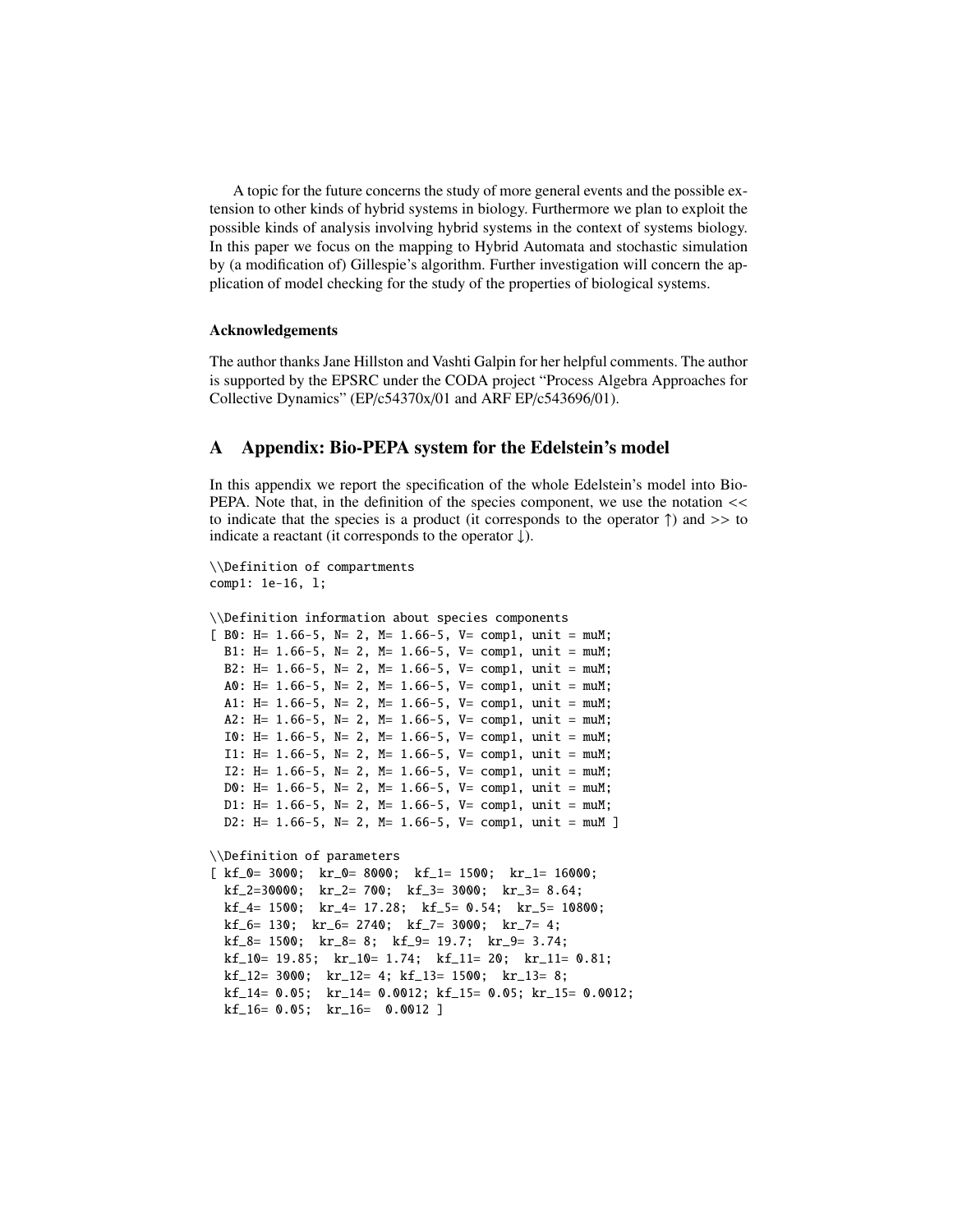```
\\Definition of functional rates
\\all kinetic laws are MA
[f_\alpha]<sub>1</sub> f_\alpha = f_\alpha<sub>1</sub> k = f_\alpha<sub>1</sub>(kf_\alpha); f_\alpha<sub>1</sub>j = f_\alpha<sub>1</sub>k = f_\alpha<sub>1</sub>(kf_\alpha);
   f_\text{alpha}_f_1 = f_\text{MA}(kf_1); f_\text{alpha}_r_1 = f_\text{MA}(kr_1);f_\text{alpha-f_2= fMA(kf_2); f_\text{alpha-r_2= fMA(kr_2);}f_\text{alpha_f_3= fMA(kf_3); f_\text{alpha_r_3= fMA(kr_3);}f_\text{alpha_f_4= fMA(kf_4); f_\text{alpha_f_4= fMA(kr_4);}f_\text{alpha_f_5= fMA(kf_5); f_\text{alpha_r_5= fMA(kr_5);}f_\text{alpha_f_6= fMA(kf_6); f_\text{alpha_r_6= fMA(kr_6);}f_\text{alpha_f_7= fMA(kf_7); f_\text{alpha_r_7= fMA(kr_7);}f_\text{alpha_f_8= fMA(kf_8); f_\text{alpha_f_8= fMA(kr_8);}f_\text{alpha_f_9= fMA(kf_9); f_\text{alpha_r_9= fMA(kr_9);}f_{alpha_f_10} = f_{MA}(kf_10); f_{alpha_f_10} = f_{MA}(kr_10);f_\text{alpha_f_11} = f_\text{MA}(kf_\text{11}); f_\text{alpha_f_11} = f_\text{MA}(kr_\text{11});f_\text{alpha-f_12= fMA(kf_12); f_\text{alpha-r_12= fMA(kr_12);}f_{\text{alpha}}f_{\text{l3}}=f_{\text{MA}}(kf_{\text{l3}}); f_{\text{alpha}}r_{\text{l3}}=f_{\text{MA}}(kr_{\text{l3}});f_{alpha-f_14= fMA(kf_14); f_{alpha-r_14= fMA(kr_14);}f_{alpha_f_15} = fMA(kf_15); f_{alpha_f_15} = fMA(kr_15);f_\text{alpha_f_16} = f_\text{MA}(kf_\text{16}); f_\text{alpha_f_16} = f_\text{MA}(kr_\text{16});]
\\Species components
B0 = (alpha_f_0,1) >> B0 + (alpha_f_0,1) << B0 + (alpha_f_0,1)(alpha_r_5, 1) < B0;B1 = (alpha_f_0,1) < B1 + (alpha_r_0,1) >>B1 + (alpha_f_6,1) >>B1 +
        (alpha_r_6, 1) >> B1+ (alpha_f_1, 1) << B1 + (alpha_r_1, 1) << B1;B2 = (alpha_f_2, 1) >>B2 + (alpha_f_2, 1) \leq B2 + (alpha_f_1, 1) \leq B2 +
        (alpha_r_1, 1) >> B2;A0 = (alpha_f 5, 1) \times A0 + (alpha_f 5, 1) \times A0 + (alpha_f 5, 1) \times A0 + (alpha_f 3, 1) \times A0 + (alpha_f 5, 1) \times A0 + (alpha_f 5, 1) \times A0 + (alpha_f 5, 1) \times A0 + (alpha_f 5, 1) \times A0 + (alpha_f 5, 1) \times A0 + (alpha_f 5, 1) \times A0 + (alpha_f 5, 1) \times A0 + (alpha_f 5, 1) \times A0 + (alpha_f 5, 1) \times A0 + (alpha_f 5, 1) \times A0 + (alpha_f 5, 1) \times A0 + (alpha_f 5, (alpha_r_3,1) <<A0 + (alpha_r_9,1) >>A0 + (alpha_f_9,1) <<A0;A1 = (alpha_f_3, 1) \times A1 + (alpha_r_3, 1) \times A1 + (alpha_f_4, 1) \times A1 + (1) \times A1 + (1) \times A1 + (2) \times A1 + (2) \times A1 + (3) \times A1 + (4) \times A1 + (5) \times A1 + (6) \times A1 + (7) \times A1 + (8) \times A1 + (9) \times A1 + (10) \times A1 + (11) \times A1 + (12) \times A1 + (13) \times A1 + (14) \times A1 + (15) \times A1 + (16) \times A1 + (17) \times A1 + (18) \times A1 + (19) \times(alpha_r_4,1) << A1 + (alpha_f_6,1) << A1 + (alpha_r_6,1) >>A1 +
        (alpha_r_10,1)>>A1 + (alpha_f_10,1)<<A1;
A2 = (alpha_f12, 1) \times A2 + (alpha_f2, 1) \times A2 + (alpha_f2, 1) \times A2 + (alpha_f4, 1) \times A2 + (alpha_f4, 1) \times A2 + (alpha_f4, 1) \times A2 + (alpha_f4, 1) \times A2 + (alpha_f4, 1) \times A2 + (alpha_f4, 1) \times A2 + (alpha_f4, 1) \times A2 + (alpha_f4, 1) \times A2 + (alpha_f4, 1) \times A2 + (alpha_f4, 1) \times A2 + (alpha_f4, 1) \times A2 + (alpha_f4, 1) \times A2 + (alpha_f4, 1) \times A2 + (alpha_f4, 1)(alpha_r_4,1)>>A2 + (alpha_f_1,1)>>A2 + (alpha_r_1,1)<<A2;I0 = (alpha_f, 1) >> I0 + (alpha_f, 1) << I0 + (alpha_f, 1)(alpha_r_9,1)>>I0 + (alpha_f_1,1)>>I0 + (alpha_r_1,1)<<I0;I1 = (alpha_f1, 1) \times I1 + (alpha_f2, 1) \times I1 + (alpha_f2, 1) \times I1 + (alpha_f4, 1) \times I1 +(alpha_r_8,1)>>I1 + (alpha_f_10,1)<<I1 + (alpha_f_10,1) + (alpha_r_10,1) <<I1 +
        (alpha_r_15,1) >> I1 + (alpha_f_15,1) << I1;I2 = (alpha_f 1) < I2 + (alpha_r 8, 1) > I2 + (alpha_f 1, 1) < I2 +(alpha_r_11,1)>>I2 + (alpha_r_16,1)>>I2 + (alpha_f_16,1)<<I2;D0 = (alpha_f 12, 1) >> D0 + (alpha_r 12, 1) << D0 + (alpha_f 14, 1) << D0 +(alpha_r_14,1)<200;D1 = (alpha_f 12, 1) \times D1 + (alpha_r 12, 1) \times D1 + (alpha_f 12, 1) \times D1 +(alpha_r_13,1) >>D1 + (alpha_f_15,1) <01 + (alpha_r_15,1) <01 + (alpha_r_15,1) <01;
D2 = (alpha_f 13,1) \times D2 + (alpha_r 13,1) \times D2 + (alpha_r 13,1) \times D2 +(alpha_r_16,1)>>D2;
```
\\Model components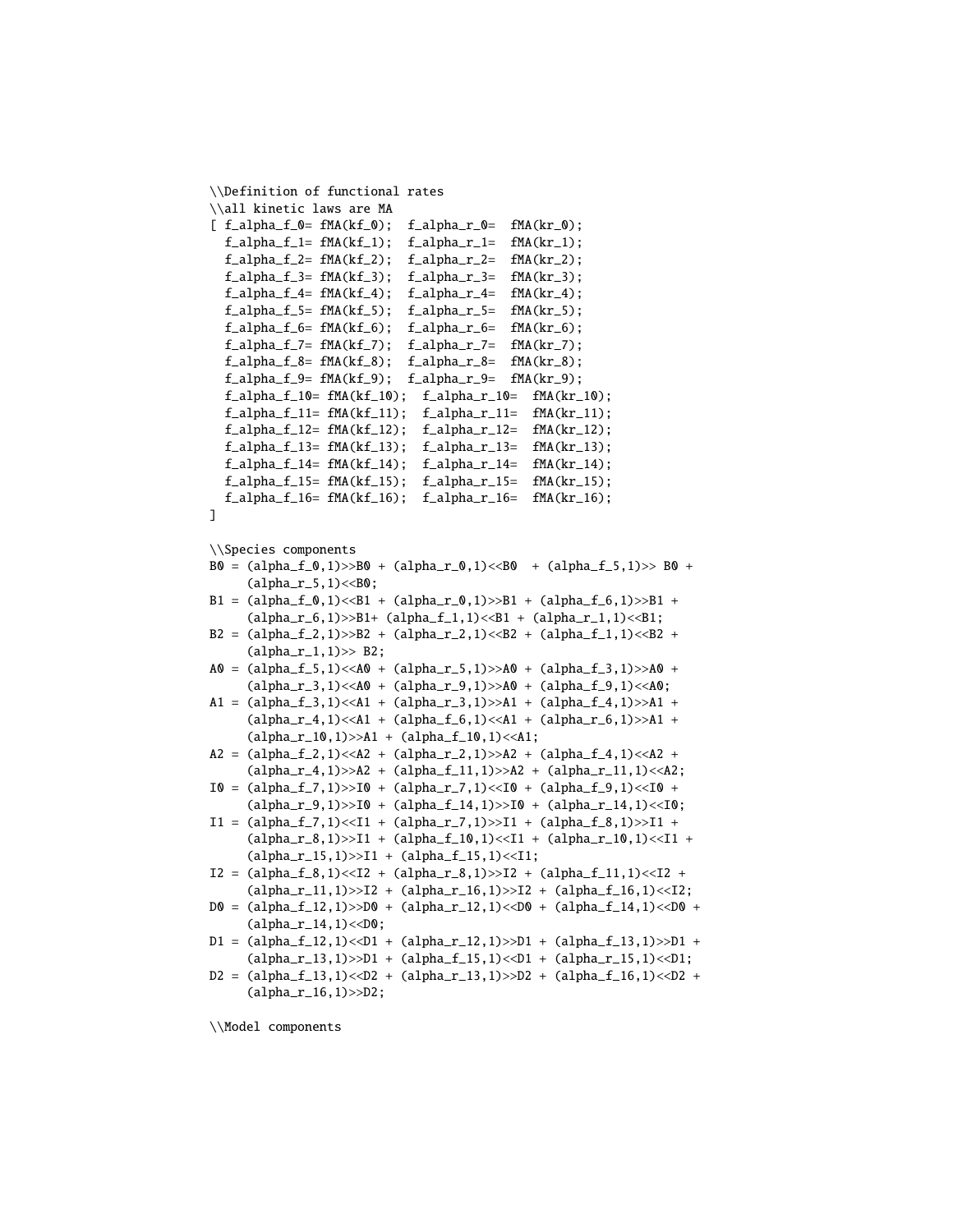```
B0(1.66e-5) \langle kf_0, kr_0 \rangle B1(0) \langle kf_1, kr_1 \rangle B2(0) \langle kf_5, kr_5 \rangleA0(0) <kf_3,kr_3,kf_6,kr_6> A1(0) <kf_4,kr_4,kf_2,kr_2> A2(0) <kf_9,kr_9>
I(0) <kf_7, kr_7> I(0) <kf_8, kr_8, kf_10, kr_10> I(0) <kf_14, kr_14>
D(0) <kf_12,kr_12,kf_15,kr_15> D1(0) <kf_13,kr_13,kf_16,kr_16> D2(0)
\\Event
[(event_1, t=20, kf_0=0; kf_1=0; kf_3=0 kf_4=0;kf_7=0; kf_8=0; kf_12=0; kf_{13}=0,0]
```
## References

- 1. R. Alur, C. Belta, F. Ivancic, V. Kumar, M. Mintz, G. Pappa, H. Rubin and J. Schug. Hybrid modeling and simulation of biomolecular networks. In Proc. of *4th International Workshop on Hybrid Systems: Computation and Control*, volume LNCS 2034, pages 19-32, 2001.
- 2. R. Alur, R. Grosu, Y. Hur, V. Kumar, I. Lee. Modular Specification of Hybrid Systems in CHARON. In Proceedings of the 3rd International Workshop on Hybrid Systems: Computation and Control, 2000.
- 3. A. Bockmayr and A. Courtois. Using hybrid concurrent constraint programming to model dynamic biological systems. In Proc. of the 18th *International Conference on Logic Programming*, volume 2401, Springer-Verlag, 2002.
- 4. L. Bortolussi and A. Policriti. Hybrid Approximation of Stochastic Concurrent Constraint Programming, Constraints, Volume 13, Iussue 1-2, pages 66–90, 2008.
- 5. L. Bortolussi and A. Policriti. Hybrid Systems and Biology. Continuous and Discrete Modeling for Systems Biology. Chapter for the tutorial of SFM-08:Bio, LNCS, volume 5016, 2008.
- 6. M. Calder, S. Gilmore and J. Hillston. Automatically deriving ODEs from process algebra models of signalling pathways, Proc. of *CMSB'05*, pages 204–215, 2005.
- 7. M. Calder, S. Gilmore, and J. Hillston. Modelling the influence of RKIP on the ERK signalling pathway using the stochastic process algebra PEPA. *T. Comp. Sys. Biology*, VII, volume 4230 of LNCS, pages 1–23, Springer, 2006.
- 8. F. Ciocchetta, and J. Hillston. Bio-PEPA: an extension of the process algebra PEPA for biochemical networks. Proc. of *FBTC 2007*, volume 194/3 of ENTCS, pages 103–117, 2008.
- 9. F. Ciocchetta, and J. Hillston. Bio-PEPA: a framework for the modelling and analysis of biological systems. Submitted to Theoretical Computer Science, 2008 (UPDATE).
- 10. B.A. Cota and R. B. Sargent. Simultaneous events and distributed simulation. Proc. of the Winter Simulation Conference, 1990.
- 11. L. Dematté, C. Priami and A. Romanel. The BlenX Language: a tutorial. Chapter for the tutorial of SFM-08:Bio, LNCS, volume 5016, 2008.
- 12. A. Deshpande, A. Gll, L. Semenzato. SHIFT Programming Language and Run-Time System for Dynamic Networks of Hybrid Automata. PATH Report, available at http://path.berkeley.edu/SHIFT/publications.html.
- 13. S.J. Edelstein, O. Schaad, E. Henry, D. Bertrand and J.P. Changgeux. A kinetic mechanism for nicotin acetylcholine receptors based on multiple allosteric transitions. *Biol. Cybern.*, 75, pages 361–379, 1996.
- 14. V. Galpin, J. Hillston, and L. Bortolussi. HYPE applied to the modelling of hybrid biological systems. Electronic Notes in Theoretical Computer Science (Proceedings of MFPS 24), To appear, 2008. (UPDATE).
- 15. D.T. Gillespie. Exact stochastic simulation of coupled chemical reactions. *Journal of Physical Chemistry*, volume 81, pages 2340–2361, 1977.